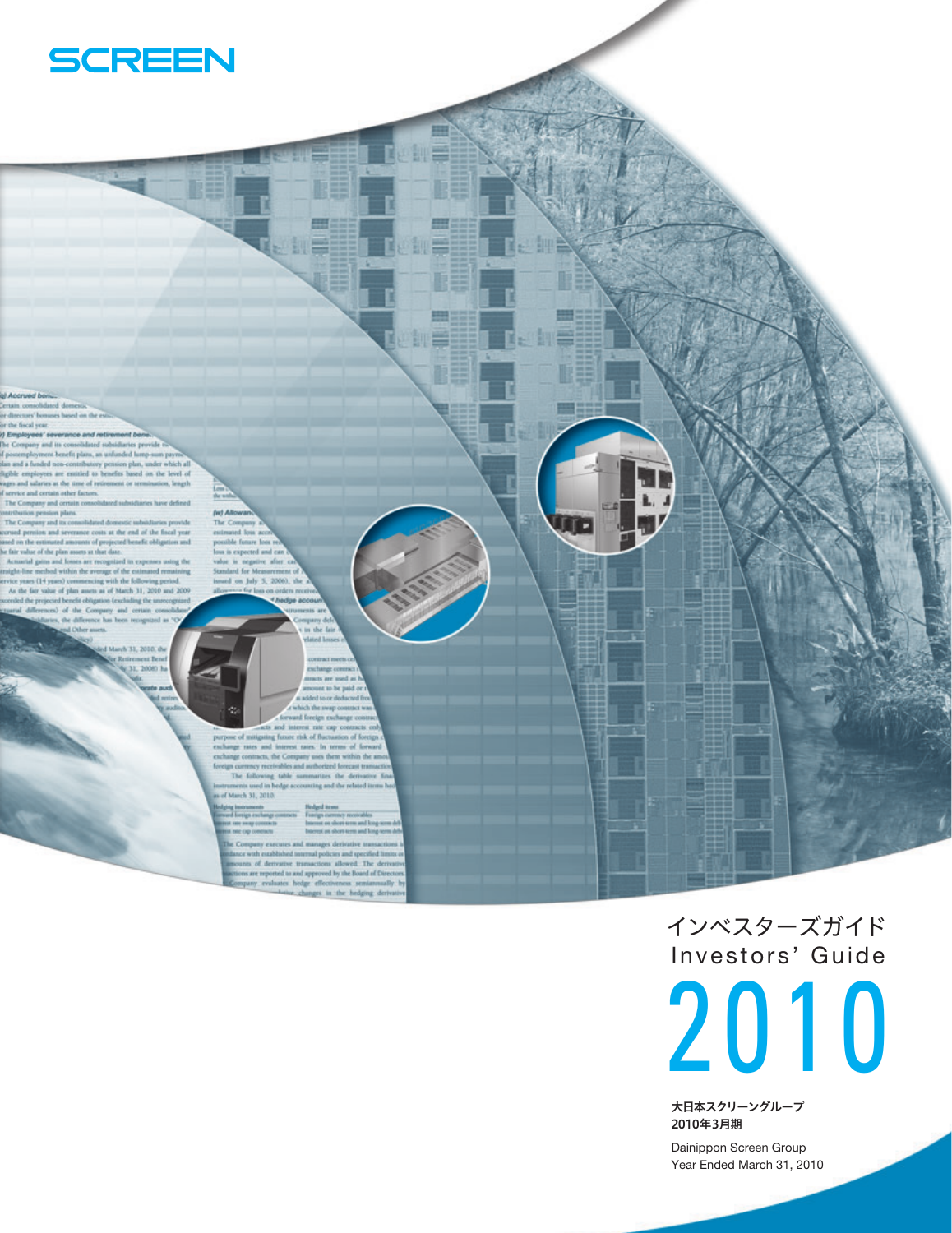| 会社名                                             | 大日本スクリーン製造株式会社                                 |  |  |  |  |  |
|-------------------------------------------------|------------------------------------------------|--|--|--|--|--|
| 設立                                              | 1943年10月11日                                    |  |  |  |  |  |
| 代表者                                             | 代表取締役会長 最高経営責任者(CEO) 石田<br>明                   |  |  |  |  |  |
|                                                 | 代表取締役社長 最高執行責任者(COO) 橋本 正博                     |  |  |  |  |  |
| 資本金                                             | 540億円                                          |  |  |  |  |  |
| 連結従業員数                                          | 4.679名                                         |  |  |  |  |  |
| 単独従業員数                                          | 2.124名                                         |  |  |  |  |  |
| 本社                                              | 〒602-8585                                      |  |  |  |  |  |
|                                                 | 京都市上京区堀川通寺之内上る4丁目天神北町1番地の1                     |  |  |  |  |  |
| <b>TEL</b>                                      | 075-414-7233                                   |  |  |  |  |  |
| <b>FAX</b>                                      | 075-431-6500                                   |  |  |  |  |  |
| E-mail                                          | info@screen.co.jp                              |  |  |  |  |  |
| Website                                         | http://www.screen.co.jp/                       |  |  |  |  |  |
| 決算期<br>定時株主総会開催月<br>上場証券取引所<br>証券コード<br>株主名簿管理人 | 3月31日<br>毎年6月<br>東京・大阪<br>7735<br>中央三井信託銀行株式会社 |  |  |  |  |  |
|                                                 |                                                |  |  |  |  |  |

| <b>Company name: Dainippon Screen Mfg. Co., Ltd.</b>                 |
|----------------------------------------------------------------------|
| <b>Established: October 11, 1943</b>                                 |
| <b>Representative Directors:</b>                                     |
| Akira Ishida, Chairman and CEO Masahiro Hashimoto, President and COO |
| <b>Capital: ¥54 billion</b>                                          |
| <b>Employees (Consolidated):</b> 4,679 employees                     |
| <b>Employees (Nonconsolidated):</b> 2,124 employees                  |
| Head Office: Tenjinkita-machi 1-1, Teranouchi-agaru 4-chome,         |
| Horikawa-dori, Kamigyo-ku, Kyoto 602-8585, Japan                     |
| TEL: +81-75-414-7233                                                 |
| FAX: $+81-75-431-6500$                                               |
| <b>E-mail:</b> info@screen.co.jp                                     |
| <b>Website:</b> http://www.screen.co.jp/index.html                   |
| <b>Fiscal year-end: March 31</b>                                     |
| <b>Month of annual shareholders' meeting: Every June</b>             |
| <b>Stock listings: Tokyo, Osaka</b>                                  |
| Code number: 7735                                                    |
| Administrator for shareholders' register:                            |
| The Chuo Mitsui Trust and Banking Company, Limited                   |

#### 2010年3月期連結売上高構成 Composition of Consolidated Net Sales for the Fiscal Year Ended March 31, 2010



| 主要製品                          | <b>Major Products</b>                                                                                                                                                                                                                                                                                                                                                                                                                                                                                                |
|-------------------------------|----------------------------------------------------------------------------------------------------------------------------------------------------------------------------------------------------------------------------------------------------------------------------------------------------------------------------------------------------------------------------------------------------------------------------------------------------------------------------------------------------------------------|
| 電子工業用機器事業                     | 半導体製造装置(バッチ式洗浄装置、枚葉式スプレー洗浄装置、スピンスクラバ、コーターデベロッパー、熱処理装置、表面検査・測定装置)                                                                                                                                                                                                                                                                                                                                                                                                                                                     |
| <b>Electronic Equipment</b>   | FPD製造装置(コーターデベロッパー、ウェットエッチング装置、レジスト剥離装置、露光装置、表面検査装置)                                                                                                                                                                                                                                                                                                                                                                                                                                                                 |
| and Components                | プリント配線板製造装置(パターン検査装置、外観検査装置、描画・露光装置、パターン測長装置、膜厚測定装置)                                                                                                                                                                                                                                                                                                                                                                                                                                                                 |
|                               | Semiconductor production equipment, including batch-type cleaning equipment, single wafer cleaning equipment, spin scrubbers,<br>coater/developers, annealing system, wafer surface inspection and measurement system<br>FPD production equipment, including coater/developers, etchers, strippers, exposure system and surface inspection system<br>PCB production equipment, including pattern inspection system, automatic optical inspection system, plotters, exposure system<br>and pattern measurement system |
| 画像情報処理機器事業                    | CTP装置(プレート出力機)、デジタル印刷機、ワークフロー RIP、文字フォント                                                                                                                                                                                                                                                                                                                                                                                                                                                                             |
| <b>Graphic Arts Equipment</b> | CTP (plate recorders), digital printing equipment, wolkflow RIP and fonts                                                                                                                                                                                                                                                                                                                                                                                                                                            |

# 目 次 Contents

| セグメント別データ Consolidated Segment Data ………………………………………… 2           |
|------------------------------------------------------------------|
| 財務データ Consolidated Financial Data                                |
|                                                                  |
|                                                                  |
| 設備投資額その他 Capital Expenditures and Other ……………………………………… 6        |
| 連結貸借対照表(6年間) Consolidated Balance Sheets (6 years) ………………… 7     |
| 連結損益計算書(6年間) Consolidated Statements of Operations (6 years) … 9 |
| 連結キャッシュ・フロー計算書(3年間)                                              |
|                                                                  |
| 投資指標                                                             |
| 株主情報 Investor Information …………………………………………………………………………12         |
| マーケットデータ Market Data                                             |
| 電子工業用機器 Electronic Equipment ……………………………………………13                 |
| 画像情報処理機器 Graphic Arts Equipment …………………………………………14               |

- セグメント別データ、営業データ、財務データ、投資指標においては、 単独と明記している箇所 を除き、連結ベースで記載しています。
- 当書に記載されている将来の業績に関する計画、戦略、確信などは、現在入手可能な情報に 基づいて大日本スクリーンの経営者が判断したものです。したがって、実際の業績は、社会情勢、 経済情勢などにより大きく異なる結果となる可能性があります。
- 当書の財務データは、日本の会計基準および関連法規に基づいて作成したもので、日本の有価 証券報告書に準拠しており、当社のアニュアルレポートとは異なる部分があります。
- Information in the Segment Data, Operating Data, Financial Data and Investment Indicators sections is provided on a consolidated basis, unless specifically indicated as nonconsolidated.
- The plans, strategies and statements related to the outlook for future results in this document are in accordance with assumptions and beliefs determined by management based on currently available information. However, it should be noted that there is a possibility that actual results could differ significantly due to such factors as social and economic conditions.
- The financial figures in this report are based on Japanese accounting standards and related laws, and are in compliance with our certified financial statements. These figures may vary from those presented in the annual report.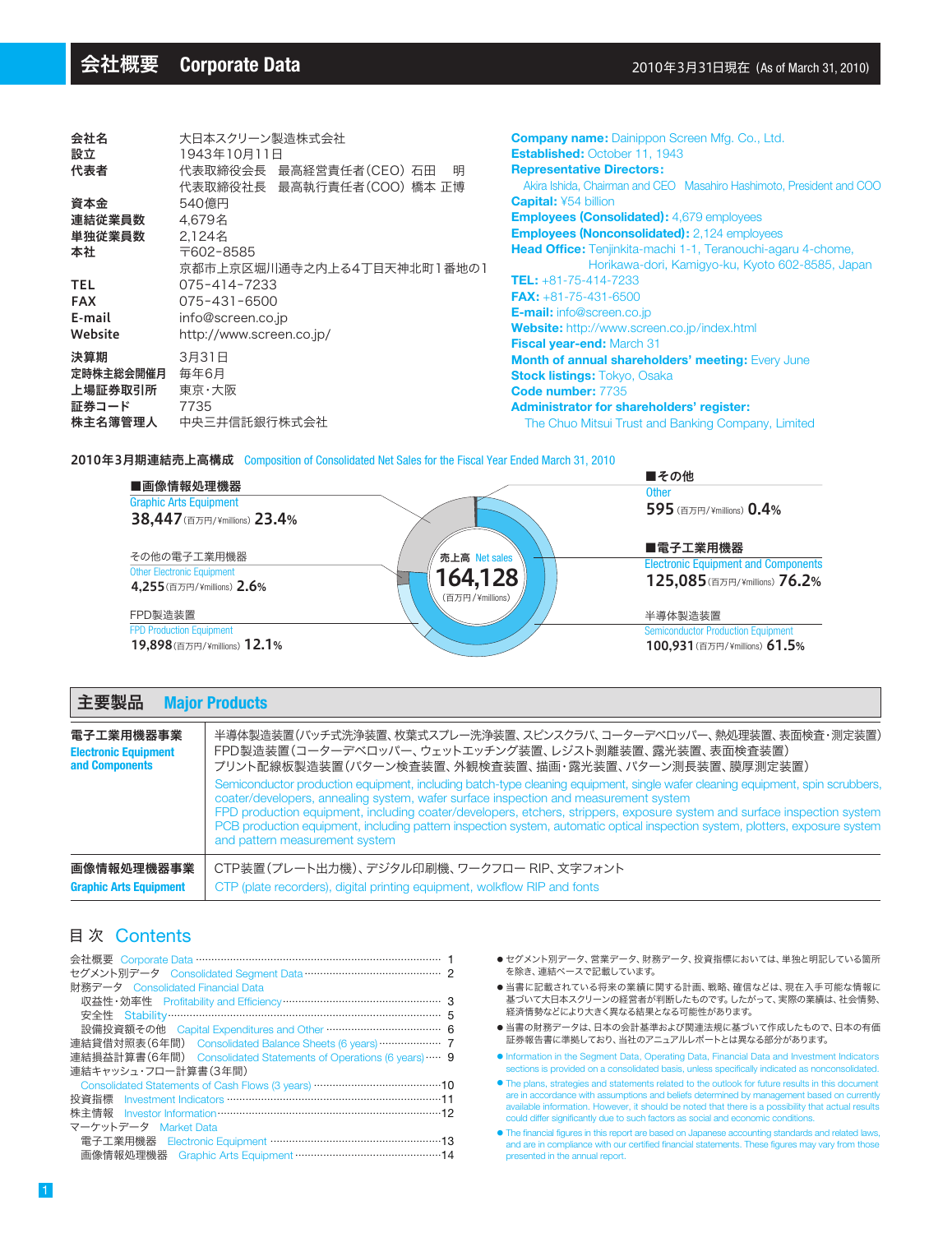# セグメント別データ **Consolidated Segment Data**





**Orders received & Order backlog** 受注高・受注残高



百万円/ ¥ millions

| 売上高              |                                            |         |         |         |         | $1/11$ $1/7$ T $11$ $111$ |
|------------------|--------------------------------------------|---------|---------|---------|---------|---------------------------|
| <b>Net Sales</b> |                                            | 2006/3  | 2007/3  | 2008/3  | 2009/3  | 2010/3                    |
| 電子工業用機器事業        | <b>Electronic Equipment and Components</b> | 187.039 | 236.521 | 214.349 | 160.156 | 125,085                   |
| 半導体製造装置          | <b>Semiconductor Production Equipment</b>  | 114.477 | 170.547 | 173.723 | 89.749  | 100,931                   |
| FPD製造装置          | <b>FPD Production Equipment</b>            | 60.555  | 56.459  | 32.652  | 62.397  | 19,898                    |
| その他電子工業用機器および部品  | <b>Other Electronic Equipment</b>          | 12.006  | 9,514   | 7.973   | 8,009   | 4,255                     |
| 画像情報処理機器事業       | <b>Graphic Arts Equipment</b>              | 58,080  | 62.467  | 62.927  | 57.095  | 38,447                    |
| その他              | <b>Other</b>                               | .414    | 2.321   | 2.538   | 1.797   | 595                       |
| 合計               | Total                                      | 246.533 | 301.311 | 279,816 | 219.049 | 164,128                   |
|                  |                                            |         |         |         |         |                           |

| 地域別売上高    | <b>Domestic and Overseas sales</b> |        |         |         |        | 百万円/¥ millions |
|-----------|------------------------------------|--------|---------|---------|--------|----------------|
|           |                                    | 2006/3 | 2007/3  | 2008/3  | 2009/3 | 2010/3         |
| 北米        | <b>North America</b>               | 36.796 | 56.238  | 41.227  | 38.467 | 18.012         |
| アジア・オセアニア | Asia & Oceania                     | 89.315 | 113.348 | 105.467 | 80.602 | 87.578         |
| 欧州        | <b>Europe</b>                      | 24.590 | 28.211  | 25,680  | 20.017 | 13.747         |
| その他       | Other                              | 1.381  | 3.946   | 12.225  | 7.681  | 2,076          |
| 日本        | Japan                              | 94.450 | 99.566  | 95.214  | 72.281 | 42.713         |

| 営業利益      |                         |                                            |        |        |        |         | 百万円/¥ millions |
|-----------|-------------------------|--------------------------------------------|--------|--------|--------|---------|----------------|
|           | <b>Operating income</b> |                                            | 2006/3 | 2007/3 | 2008/3 | 2009/3  | 2010/3         |
| 電子工業用機器事業 |                         | <b>Electronic Equipment and Components</b> | 16.595 | 27.234 | 9.824  | (5.919) | (11.449)       |
|           | 画像情報処理機器事業              | <b>Graphic Arts Equipment</b>              | .360   | 2.300  | 4.023  | .601    | (2,490)        |
| その他       |                         | Other                                      | 61     | .006   | 780    | (191)   | (106)          |
| 合計        |                         | fota <sup>'</sup>                          | 18.567 | 30.541 | 14.627 | (4.509) | (14,046)       |

| 受注高·受注残高                                   |                                            |         |         |         |         | 百万円/¥ millions |
|--------------------------------------------|--------------------------------------------|---------|---------|---------|---------|----------------|
| <b>Orders received &amp; Order backlog</b> |                                            | 2006/3  | 2007/3  | 2008/3  | 2009/3  | 2010/3         |
| 電子工業用機器事業                                  | <b>Electronic Equipment and Components</b> | 196,557 | 239,582 | 204,645 | 120,065 | 140,712        |
| 半導体製造装置                                    | <b>Semiconductor Production Equipment</b>  | 129.871 | 196.454 | 130.231 | 77,802  | 111,607        |
| FPD製造装置                                    | <b>FPD Production Equipment</b>            | 56.019  | 33,423  | 66,070  | 35,582  | 23,266         |
| その他電子工業用機器および部品                            | <b>Other Electronic Equipment</b>          | 10.667  | 9.705   | 8.344   | 6.680   | 5,839          |
| 画像情報処理機器事業                                 | <b>Graphic Arts Equipment</b>              | 57.640  | 63.966  | 64,657  | 52.971  | 39,555         |
| その他                                        | <b>Other</b>                               | 666     | 1.630   | 0.003   | 213     | 105            |
| 受注高合計                                      | <b>Total</b>                               | 254.863 | 305.178 | 270,305 | 173.248 | 180,373        |
| 受注残高                                       | Order backlog                              | 111.229 | 115.790 | 107.819 | 63.605  | 80,338         |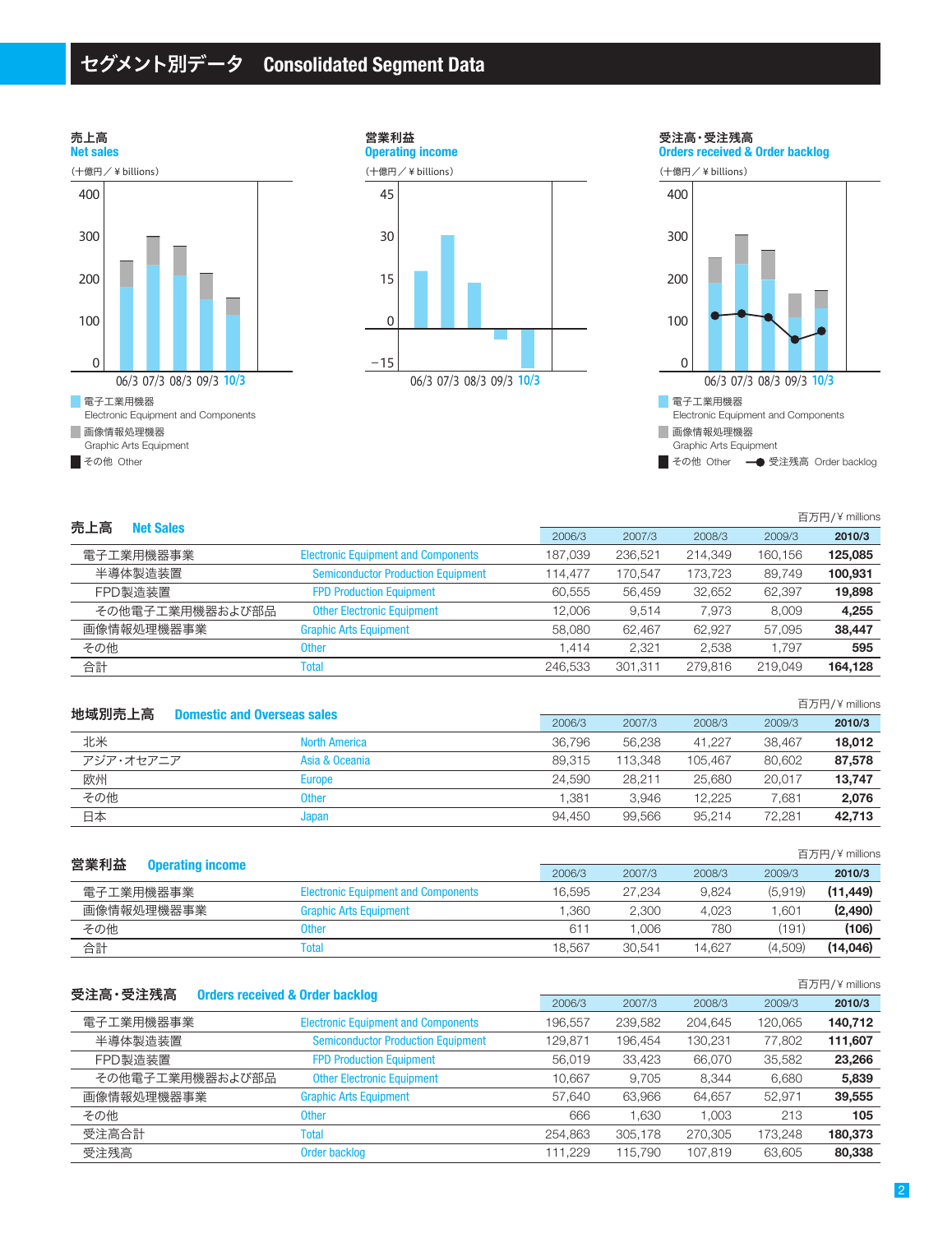## 収益性・効率性 **Profitability and Efficiency**

#### 売上原価&売上原価率



#### **Net income & Return on sales** 当期純利益&当期純利益率





#### **Equity & Return on equity** 自己資本&ROE



#### 経常利益&経常利益率



経常利益率 Ordinary income ratio

#### **Total assets & Return on assets** 総資産&ROA



百万円/ ¥ millions

|                    |                            |         |         |         |           | LIVIIIII + /L ILVIII |
|--------------------|----------------------------|---------|---------|---------|-----------|----------------------|
|                    |                            | 2006/3  | 2007/3  | 2008/3  | 2009/3    | 2010/3               |
| 売上原価               | Cost of sales              | 173,636 | 211.164 | 208.268 | 169.391   | 137,826              |
| 売上原価率[%]           | Cost of sales ratio [%]    | 70.4    | 70.1    | 74.4    | 77.3      | 84.0                 |
| 営業利益               | <b>Operating income</b>    | 18,567  | 30,541  | 14,627  | (4,509)   | (14,046)             |
| 営業利益率[%]           | Operating income ratio [%] | 7.5     | 10.1    | 5.2     | (2.1)     | (8.6)                |
| 経常利益               | <b>Ordinary income</b>     | 17.279  | 27.026  | 7.540   | (11.743)  | (17, 258)            |
| 経常利益率[%]           | Ordinary income ratio [%]  | 7.0     | 9.0     | 2.7     | (5.4)     | (10.5)               |
| 当期純利益              | Net income                 | 15,236  | 18,451  | 4,577   | (38, 190) | (8,002)              |
| 当期純利益率[%]          | Return on sales [%]        | 6.2     | 6.1     | 1.6     | (17.4)    | (4.9)                |
| 自己資本               | <b>Equity</b>              | 126.427 | 133,061 | 122,093 | 69.352    | 64,606               |
| ROE[%]             | Return on equity [%]       | 13.5    | 14.3    | 3.6     | (39.9)    | (11.9)               |
| 総資産                | <b>Total assets</b>        | 270,273 | 319,518 | 291,114 | 246,917   | 216,622              |
| ROA <sub>[%]</sub> | Return on assets [%]       | 7.3     | 10.6    | 5.1     | (1.4)     | (5.9)                |
|                    |                            |         |         |         |           |                      |

○ 売上原価率=売上原価÷売上高×100[%]

○ 営業利益率=営業利益÷売上高×100[%]

○ 経常利益率=経常利益÷売上高×100[%]

○ 当期純利益率=当期純利益÷売上高×100[%]

○ 自己資本=純資産-少数株主持分

○ ROE=当期純利益÷期首・期末平均自己資本×100[%]

○ ROA=(営業利益+受取利息及び配当金)÷期首・期末平均総資産×100[%]

 $\circlearrowright$  Cost of sales ratio = Cost of sales / Net sales  $\times$  100 [%]

 $\circlearrowright$  Operating income ratio = Operating income / Net sales  $\times$  100 [%]

 $\circlearrowright$  Ordinary income ratio = Ordinary income / Net sales  $\times$  100 [%]

 $\circlearrowright$  Return on sales= Net income / Net sales  $\times$  100 [%]

 $\bigcirc$  Equity = Net assets – Minority interests

 $\circlearrowright$  Return on equity = Net income / Average equity  $\times$  100 [%]

 $\bigcirc$  Return on assets = (Operating income + Interest and dividends income)  $\bigwedge$ 

Average total assets  $\times$  100 [%]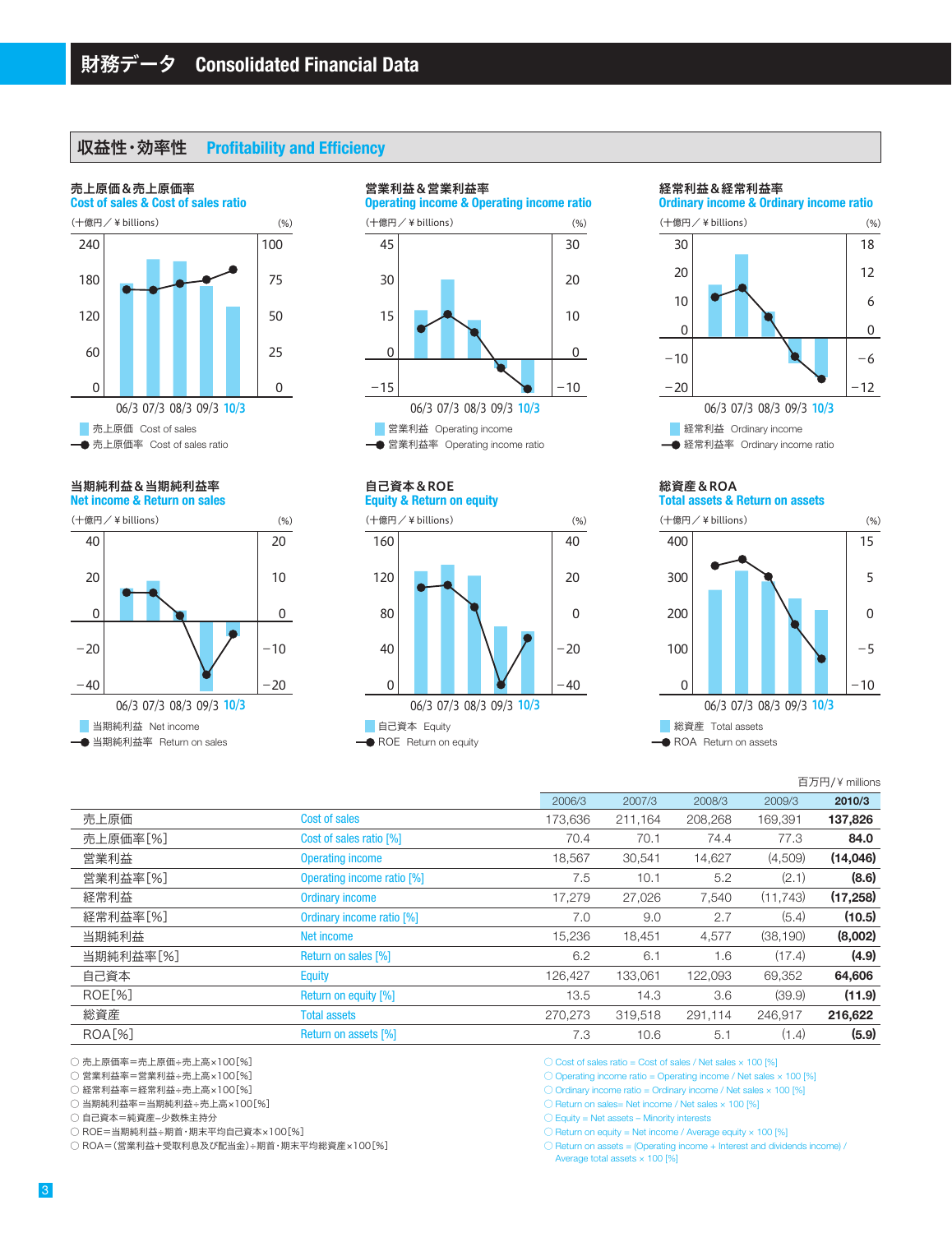### 収益性・効率性 **Profitability and Efficiency**







有形固定資産回転率

**Tangible fixed assets turnover**



**Inventory turnover** たな卸資産回転率



**Receivables turnover** 売上債権回転率



06/3 07/3 08/3 09/3 10/3

#### 百万円/ ¥ millions

|                |                                        | 2006/3 | 2007/3 | 2008/3 | 2009/3 | 2010/3 |
|----------------|----------------------------------------|--------|--------|--------|--------|--------|
| <b>ROI [%]</b> | Return on investment [%]               | 11.4   | 17.7   | 8.6    | (2.2)  | (8.7)  |
| 総資産回転率[回]      | <b>Total assets turnover [times]</b>   | 0.94   | .02    | 0.92   | 0.81   | 0.71   |
| 自己資本回転率[回]     | <b>Equity turnover [times]</b>         | 2.19   | 2.33   | 2.19   | 2.29   | 2.45   |
| 有形固定資産回転率[回]   | Tangible fixed assets turnover [times] | 7.00   | 7.68   | 6.12   | 4.38   | 3.41   |
| たな卸資産回転率「回」    | <b>Inventory turnover [times]</b>      | 4.41   | 4.41   | 3.70   | 3.00   | 2.70   |
| 売上債権回転率[回]     | <b>Receivables turnover [times]</b>    | 2.76   | 3.22   | 2.99   | 2.85   | 2.73   |

○ ROI=(営業利益+受取利息及び配当金)÷(期首・期末平均自己資本+期首・期末平均有利子 負債残高)×100[%]

 ※有利子負債残高=長短借入金+コマーシャルペーパー+社債+転換社債+新株予約権付社債 ○ 総資産回転率=売上高÷期首・期末平均総資産[回]

○ 自己資本回転率=売上高÷期首・期末平均自己資本[回]

○ 有形固定資産回転率=売上高÷期首・期末平均有形固定資産[回]

○ たな卸資産回転率=売上高÷期首・期末平均たな卸資産[回]

○ 売上債権回転率=売上高÷期首・期末平均売上債権[回]

※売上債権=受取手形及び売掛金+受取手形割引高等

 $\bigcirc$  Return on investment = (Operating income+ Interest and dividends income)  $\bigwedge$ (Average equity + Average interest-bearing debt) ×100 [%]

\* Interest-bearing debt = Long- and short-term debt + Commercial papers +

- Bonds + Convertible bonds + Bonds with subscription rights to shares
- Total assets turnover = Net sales / Average total assets [times]
- $\bigcirc$  Equity turnover = Net sales / Average equity [times]

○ Tangible fixed assets turnover = Net sales / Average tangible fixed assets [times]

 $\bigcirc$  Inventory turnover = Net sales / Average inventory [times]

○ Receivables turnover = Net sales / Average receivables [times]

\* Receivables = Trade notes and accounts receivable + Discount on notes receivable and other

#### 4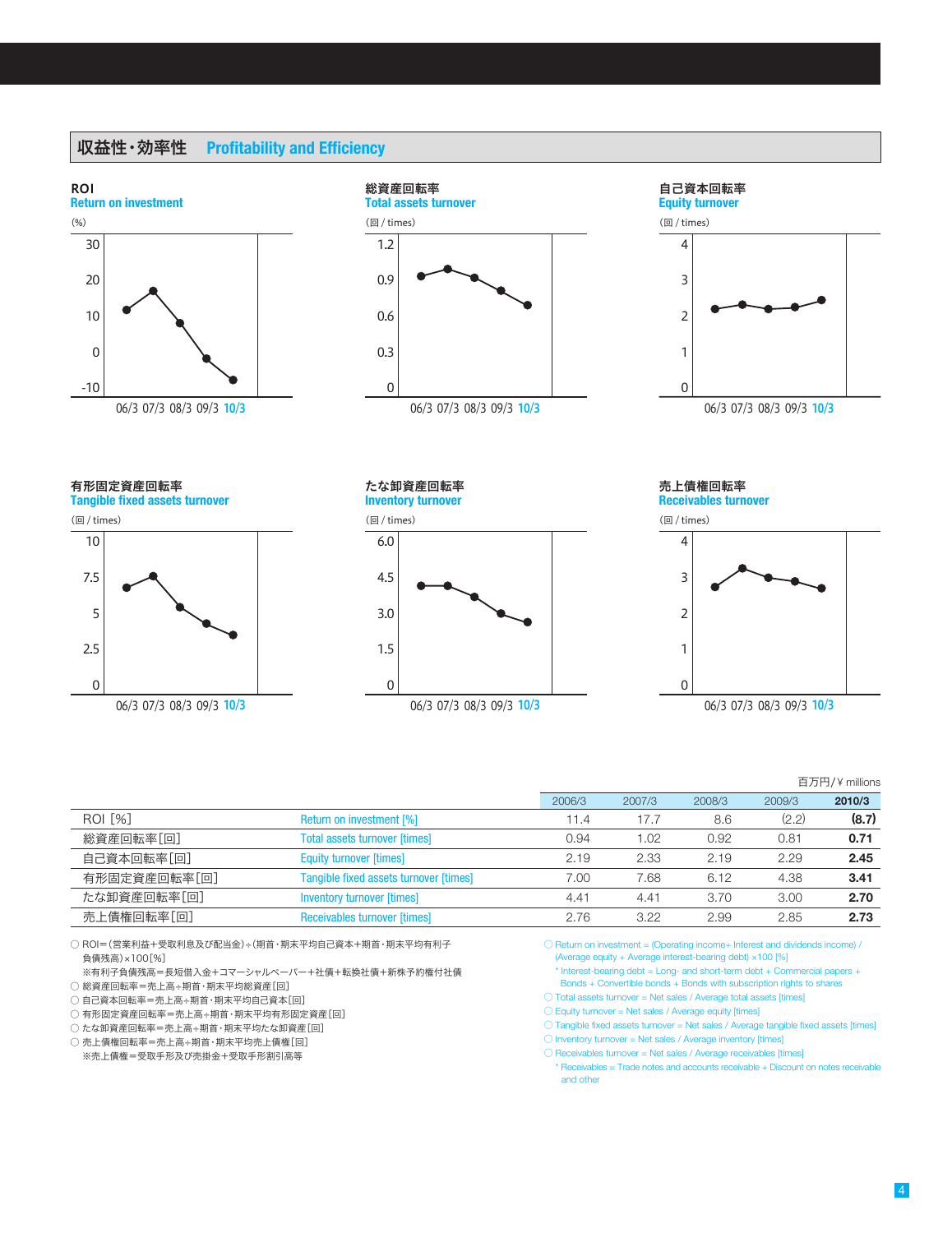安全性 **Stability**



**Interest coverage ratio** インタレスト・カバレッジ・レシオ









固定資産&固定長期適合率



#### **Debt/equity ratio** デット・エクイティ・レシオ



#### 百万円/ ¥ millions

|                     |                                 |         |        |         |         |         | ____________________ |
|---------------------|---------------------------------|---------|--------|---------|---------|---------|----------------------|
|                     |                                 | 2006/3  |        | 2007/3  | 2008/3  | 2009/3  | 2010/3               |
| 自己資本比率[%]           | Equity ratio [%]                |         | 46.8   | 41.6    | 41.9    | 28.1    | 29.8                 |
| 流動資産                | <b>Current assets</b>           | 181,112 |        | 223,462 | 196,988 | 168,190 | 139,984              |
| 流動比率[%]             | Current ratio [%]               |         | 170.6  | 167.0   | 159.2   | 127.0   | 149.1                |
| 固定資産                | <b>Fixed assets</b>             |         | 89,161 | 96.056  | 94,125  | 78.727  | 76,637               |
| 固定長期適合率[%]          | Fixed asset/liability ratio [%] |         | 54.5   | 51.9    | 56.5    | 69.0    | 62.7                 |
| インタレスト・カバレッジ・レシオ「倍] | Interest coverage ratio [times] |         | 29.9   | 49.6    | 10.0    | (16.1)  | 10.4                 |
| 有利子負債残高             | Interest-bearing debt           |         | 47.588 | 48.268  | 56,924  | 102.581 | 77,217               |
| デット・エクイティ・レシオ[倍]    | Debt/equity ratio [times]       |         | 0.38   | 0.36    | 0.47    | 1.48    | 1.20                 |
|                     |                                 |         |        |         |         |         |                      |

○ 自己資本比率=自己資本÷総資産×100[%]

※自己資本=純資産-少数株主持分

○ 流動比率=流動資産÷流動負債×100[%]

○ 固定長期適合率=固定資産÷(自己資本+固定負債)×100[%]

○ インタレスト・カバレッジ・レシオ=(営業利益+受取利息及び配当金)÷(支払利息及び債権売却損+ コマーシャルペーパー発行利息)[倍]

○ 有利子負債残高=長短借入金+コマーシャルペーパー+社債+転換社債+新株予約権付社債

○ デット・エクイティ・レシオ=有利子負債÷自己資本[倍]

 $\circlearrowright$  Equity ratio = Equity / Total assets  $\times$ 100 [%]

\*Equity = Net assets – Minority interests

 $\circlearrowright$  Current ratio = Current assets / Current liabilities  $\times$ 100 [%]

 $\bigcirc$  Fixed asset/liability ratio = Fixed assets / (Equity + Long-term liabilities)  $\times$ 100 [%]

 $\bigcirc$  Interest coverage ratio = (Operating income + Interest and dividends income)  $\bigcirc$ (Interest expenses and loss on sales of accounts receivable + Commercial papers interest) [times]

 $\bigcirc$  Interest-bearing debt = Long- and short-term debt + Commercial papers + Bonds + Convertible bonds + Bonds with subscription rights to shares

 $\bigcirc$  Debt / equity ratio = Interest-bearing debt / equity [times]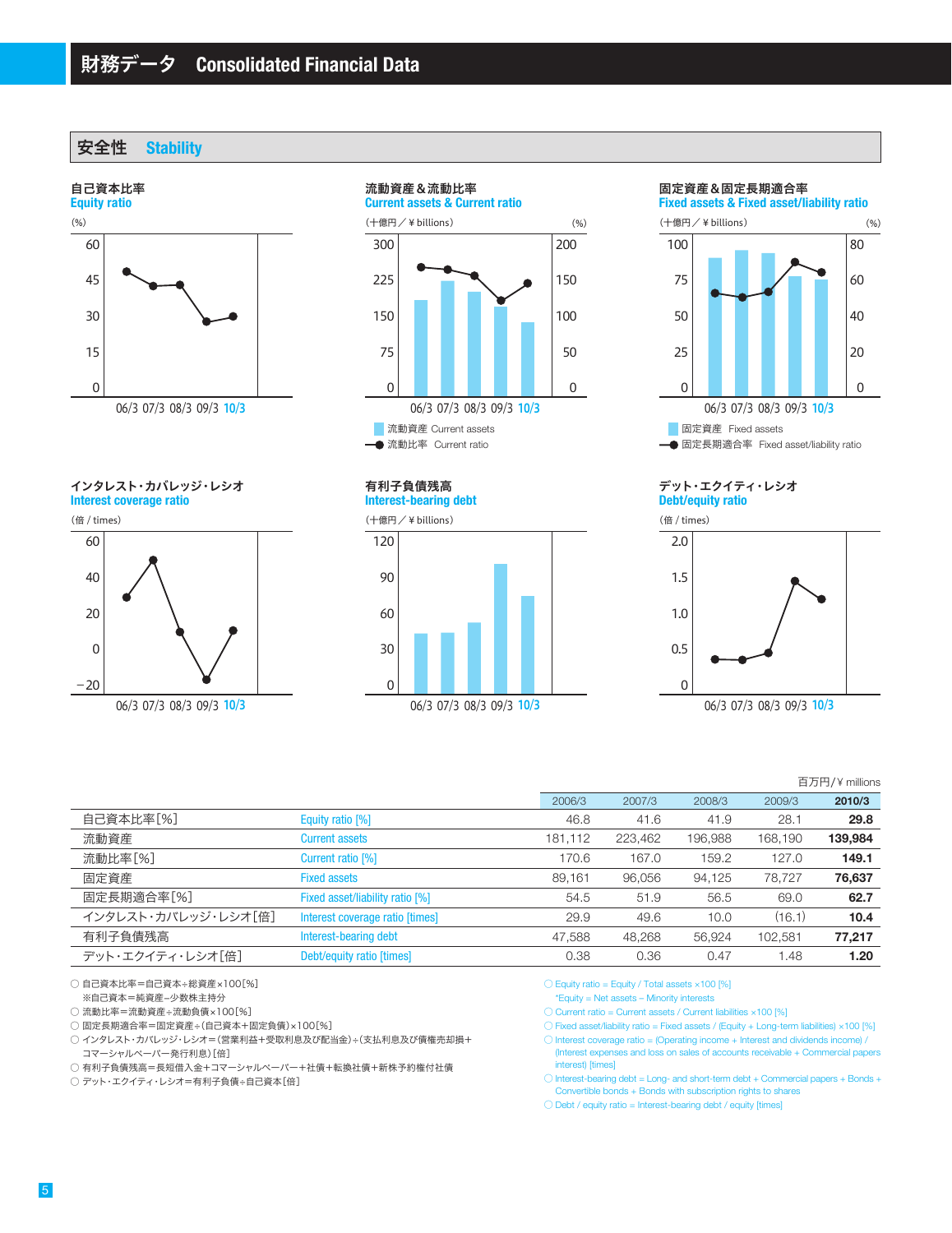# 設備投資額その他 **Capital Expenditures and Other**

#### 設備投資額





研究開発費&研究開発費比率



従業員数

**Number of employees**



#### **Net sales per employee** 従業員1人当たり売上高

(百万円 / ¥ millions)



#### **Ordinary income per employee** 従業員1人当たり経常利益

(百万円 / ¥ millions)



|              |                                      |        |        |        |        | 百万円/¥ millions |
|--------------|--------------------------------------|--------|--------|--------|--------|----------------|
|              |                                      | 2006/3 | 2007/3 | 2008/3 | 2009/3 | 2010/3         |
| 設備投資額        | Capital expenditures                 | 5.905  | 14.419 | 12,866 | 4.007  | 1,910          |
| 減価償却費        | <b>Depreciation and amortization</b> | 3,822  | 4.113  | 5,563  | 8,413  | 7,011          |
| 研究開発費        | <b>R&amp;D expenses</b>              | 13,269 | 16.883 | 16.247 | 16.072 | 11,615         |
| 研究開発費比率[%]   | R&D expenses/net sales ratio [%]     | 5.4    | 5.6    | 5.8    | 7.3    | 7.1            |
| 従業員数[人]      | Number of employees [persons]        | 4.672  | 4.798  | 5.041  | 4.992  | 4,679          |
| 従業員1人当たり売上高  | Net sales per employee               | 53.48  | 63.63  | 56.88  | 43.67  | 33.94          |
| 従業員1人当たり経常利益 | Ordinary income per employee         | 3.75   | 5.71   | 1.53   | (2.34) | (3.57)         |

○ 研究開発費比率=研究開発費÷売上高×100[%]

○ 従業員1人当たり売上高=売上高÷期首・期末平均従業員数

○ 従業員1人当たり経常利益=経常利益÷期首・期末平均従業員数

 $\bigcirc$  R&D expenses ratio = R&D expenses / Net sales  $\times$ 100 [%]

 $\bigcirc$  Net sales per employee = Net sales / Average number of employees

◯ Ordinary income per employee = Ordinary income / Average number of employees

6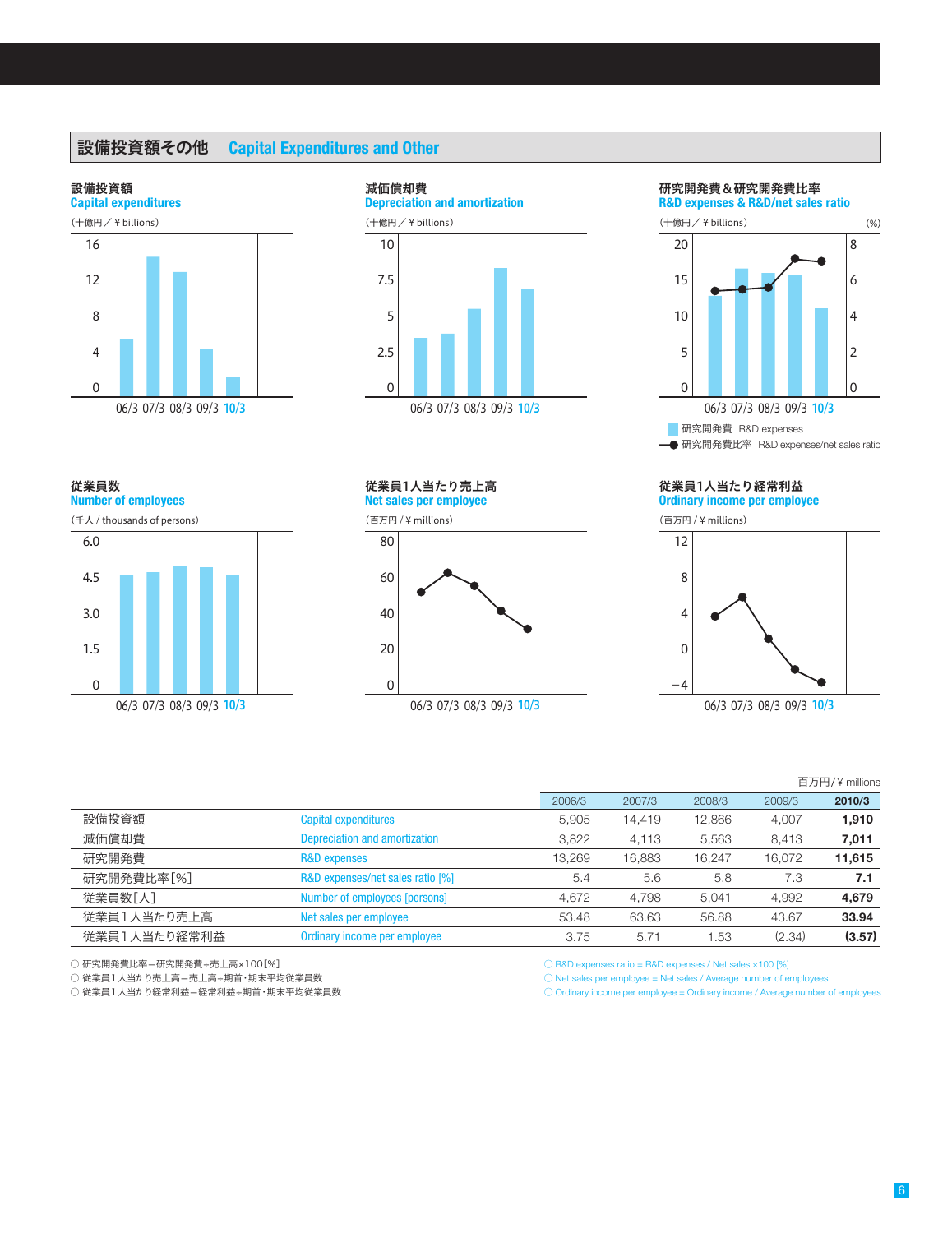# 連結貸借対照表(6年間) **Consolidated Balance Sheets (6 years)**

|             |                                     |           |                          |                          |                   |                          | 百万円/¥ millions |
|-------------|-------------------------------------|-----------|--------------------------|--------------------------|-------------------|--------------------------|----------------|
|             |                                     | 2005/3    | 2006/3                   | 2007/3                   | 2008/3            | 2009/3                   | 2010/3         |
| (資産の部)      | <b>ASSETS</b>                       |           |                          |                          |                   |                          |                |
| 流動資産        | <b>Current assets</b>               | 179,012   | 181,112                  | 223,462                  | 196,988           | 168,190                  | 139,984        |
| 現金及び預金      | <b>Cash and deposits</b>            | 32,792    | 27,403                   | 34,480                   | 26,247            | 25,899                   | 31,253         |
| 受取手形及び売掛金   | Notes and accounts receivable-trade | 84,881    | 86,174                   | 97,753                   | 85,793            | 65,999                   | 52,029         |
| 有価証券        | Short-term investment securities    | 20        | 20                       | $\overline{\phantom{0}}$ |                   |                          |                |
| たな卸資産       | <b>Inventories</b>                  | 52,721    | 59,089                   | 77,413                   | 73,929            | $\overline{\phantom{0}}$ |                |
| 商品及び製品      | Merchandise and finished goods      |           |                          |                          | $\qquad \qquad -$ | 36,204                   | 22,484         |
| 仕掛品         | Work in process                     |           |                          |                          |                   | 28,006                   | 21,413         |
| 原材料及び貯蔵品    | Raw materials and supplies          |           | -                        |                          |                   | 8,019                    | 5,566          |
| 繰延税金資産      | Deferred tax assets                 | 5,405     | 5,271                    | 7,784                    | 6,771             | 1,191                    | 4,026          |
| その他         | <b>Other</b>                        | 4,369     | 4,128                    | 6,972                    | 5,011             | 4,229                    | 4,637          |
| 貸倒引当金       | Allowance for doubtful accounts     | (1, 177)  | (976)                    | (942)                    | (765)             | (1,359)                  | (1, 428)       |
| 固定資産        | <b>Noncurrent assets</b>            | 77,385    | 89,161                   | 96,056                   | 94,125            | 78,727                   | 76,637         |
| (1)有形固定資産   | Property, plant and equipment       | 34,307    | 36,096                   | 42,346                   | 49,069            | 50,954                   | 45,413         |
| 建物及び構築物     | <b>Buildings and structures</b>     | 50,503    | 48,509                   | 50,730                   | 55,120            | 55,096                   | 54,634         |
| 機械装置及び運搬具   | Machinery, equipment and vehicles   | 34,037    | 24,487                   | 25,844                   | 31,030            | 33,702                   | 31,583         |
| 土地          | Land                                | 9,552     | 9,727                    | 10,095                   | 10,054            | 9,694                    | 9,419          |
| リース資産       | <b>Lease assets</b>                 |           | $\overline{\phantom{0}}$ |                          |                   | 7,072                    | 9,416          |
| 建設仮勘定       | <b>Construction in progress</b>     | 1,203     | 1,778                    | 2,043                    | 1,602             | 287                      | 196            |
| その他         | <b>Other</b>                        | 8,933     | 8,793                    | 9,703                    | 10,452            | 9,671                    | 9,561          |
| 減価償却累計額     | <b>Accumulated depreciation</b>     | (69, 923) | (57,200)                 | (56,070)                 | (59, 191)         | (64, 570)                | (69, 398)      |
| (2) 無形固定資産  | Intangible assets                   | 535       | 4,860                    | 3,888                    | 2,988             | 1,750                    | 1,356          |
| のれん         | Goodwill                            |           | 4,263                    | 3,279                    | 2,295             |                          |                |
| リース資産       | Lease assets                        |           |                          |                          |                   | 1,248                    | 829            |
| その他         | <b>Other</b>                        | 535       | 596                      | 609                      | 692               | 502                      | 526            |
| (3)投資その他の資産 | <b>Investments and other assets</b> | 42,542    | 48,205                   | 49,820                   | 42,067            | 26,021                   | 29,868         |
| 投資有価証券      | <b>Investment securities</b>        | 33,886    | 44,137                   | 45,720                   | 35,714            | 20,205                   | 23,747         |
| 長期貸付金       | Long-term loans receivable          | 221       | 145                      | 158                      | 133               | 99                       | 72             |
| 繰延税金資産      | Deferred tax assets                 | 4,989     | 364                      | 521                      |                   | 954                      | 569            |
| その他         |                                     |           |                          |                          | 2,516             |                          |                |
|             | <b>Other</b>                        | 3,709     | 4,024                    | 3,706                    | 3,846             | 5,485                    | 5,612          |
| 貸倒引当金       | Allowance for doubtful accounts     | (264)     | (466)                    | (286)                    | (143)             | (723)                    | (133)          |
| 資産合計        | <b>Total assets</b>                 | 256,397   | 270,273                  | 319,518                  | 291,114           | 246,917                  | 216,622        |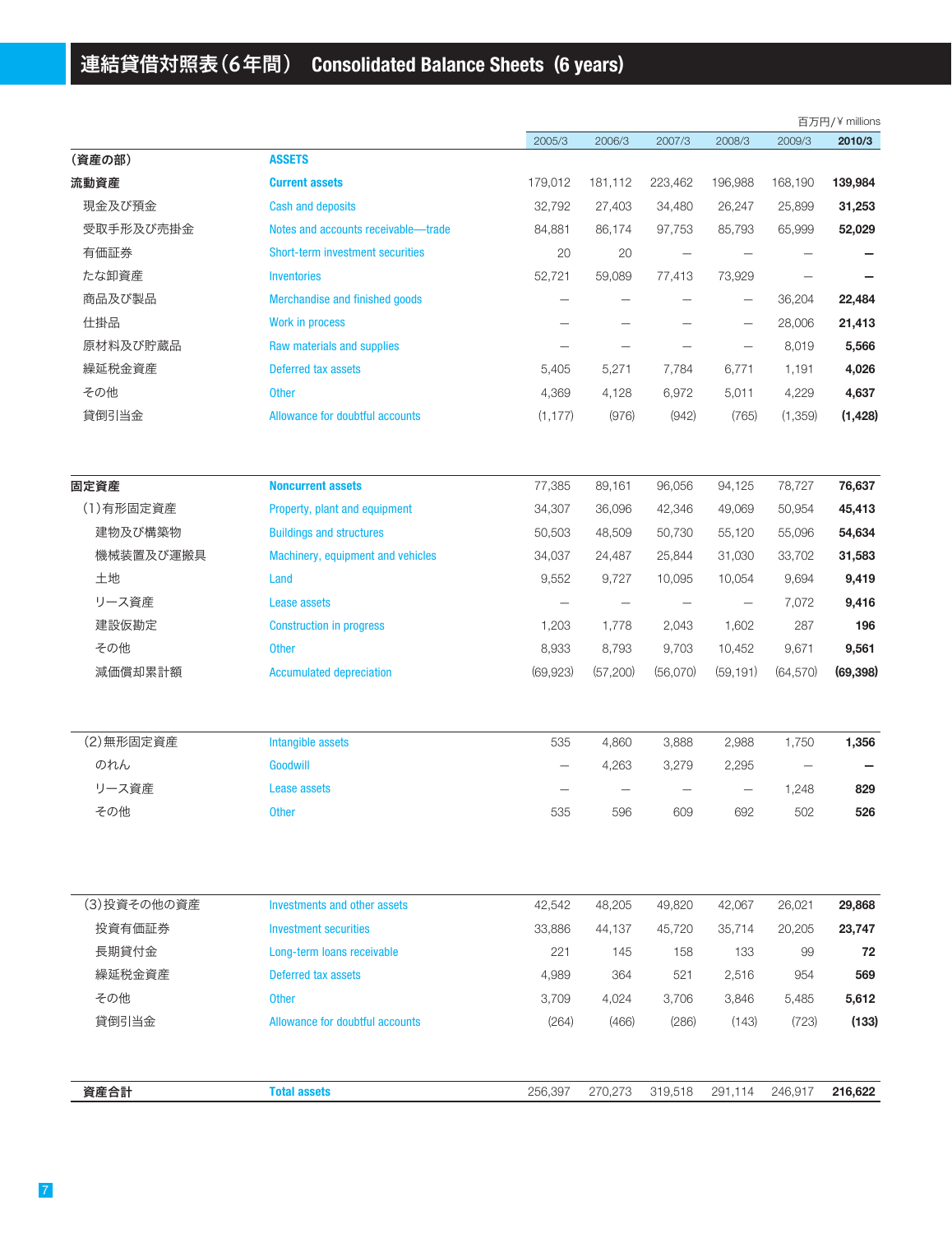|                    |                                                             |                          |                          |         |                   |                          | 百万円/¥ millions |
|--------------------|-------------------------------------------------------------|--------------------------|--------------------------|---------|-------------------|--------------------------|----------------|
|                    |                                                             | 2005/3                   | 2006/3                   | 2007/3  | 2008/3            | 2009/3                   | 2010/3         |
| (負債の部)             | <b>LIABILITIES</b>                                          |                          |                          |         |                   |                          |                |
| 流動負債               | <b>Current liabilities</b>                                  | 111,998                  | 106,134                  | 133,783 | 123,702           | 132,430                  | 93,874         |
| 支払手形及び買掛金          | Notes and accounts payable-trade                            | 54,223                   | 55,787                   | 83,396  | 74,546            | 42,785                   | 52,389         |
| 短期借入金              | Short-term loans payable                                    | 27,475                   | 10,891                   | 84      | 12,252            | 39,095                   |                |
| 一年内償還予定の社債         | <b>Current portion of bonds</b>                             | 3,000                    | 8,000                    |         |                   |                          | 10,000         |
| 一年内償還予定の新株予約権付社債   | Current portion of bonds with subscription rights to shares |                          | 91                       |         |                   | 14,999                   |                |
| 一年内返済予定の長期借入金      | Current portion of long-term loans payable                  | 2,765                    | 3,931                    | 4,283   | 4,028             | 7,822                    | 9,772          |
| リース債務              | <b>Lease obligations</b>                                    |                          |                          |         |                   | 1,670                    | 2,861          |
| 未払法人税等             | Income taxes payable                                        | 2,820                    | 2,755                    | 12,532  | 2,174             | 910                      | 1,036          |
| 設備関係支払手形           | Notes payable-facilities                                    | 579                      | 1,715                    | 5,604   | 2,611             | 290                      | 32             |
| 役員賞与引当金            | Provision for directors' bonuses                            | $\overline{\phantom{0}}$ | $\overline{\phantom{0}}$ | 86      | 95                | 37                       | 22             |
| 製品保証引当金            | Provision for product warranties                            | 2,130                    | 2,158                    | 3,712   | 4,101             | 3,963                    | 3,816          |
| ブラウン管用マスク事業整理損失引当金 | Reserve for loss on withdrawal from the CRT mask business   | 1,773                    |                          |         |                   |                          |                |
| 事業構造改善引当金          | Provision for business structure improvement                |                          |                          |         |                   | 6,079                    |                |
| 受注損失引当金            | Provision for loss on order received                        |                          | $\overline{\phantom{0}}$ |         |                   | 324                      | 516            |
| その他                | <b>Other</b>                                                | 17,231                   | 20,803                   | 24,083  | 23,891            | 14,451                   | 13,426         |
| 固定負債               | <b>Noncurrent liabilities</b>                               | 44,632                   | 37,082                   | 51,957  | 44,537            | 44,772                   | 57,707         |
| 社債                 | <b>Bonds payable</b>                                        | 8,000                    | $\overline{\phantom{m}}$ | 17,000  | 17,000            | 19,500                   | 9,500          |
| 新株予約権付社債           | Bonds with subscription rights to shares                    | 20,426                   | 15,000                   | 14,999  | 14,999            | $\overline{\phantom{0}}$ |                |
| 長期借入金              | Long-term loans payable                                     | 3,377                    | 9,674                    | 11,901  | 8,645             | 13,467                   | 38,694         |
| リース債務              | <b>Lease obligations</b>                                    |                          |                          |         |                   | 6,026                    | 6,388          |
| 退職給付引当金            | <b>Provision for retirement benefits</b>                    | 11,510                   | 10,095                   | 7,352   | 1,497             | 665                      | 487            |
| 役員退職慰労引当金          | Provision for directors' retirement benefits                | 377                      | 117                      | 131     | 152               | 124                      | 117            |
| 債務保証損失引当金          | Provision for loss on quarantees                            | 276                      | 154                      | 112     | 84                | 45                       | 37             |
| 土壌浄化対策引当金          | <b>Reserve for soil decontamination costs</b>               | 624                      | 556                      |         |                   |                          |                |
| 繰延税金負債             | Deferred tax liabilities                                    |                          | 1,049                    |         | $\qquad \qquad -$ | 1,343                    | 1,753          |
| その他                | <b>Other</b>                                                | 39                       | 434                      | 460     | 2,158             | 3,600                    | 729            |
| 負債の部合計             | <b>Total liabilities</b>                                    | 156,631                  | 143,216                  | 185,740 | 168,239           | 177,203                  | 151,581        |
| 少数株主持分             | <b>Minority interests</b>                                   | 547                      | 629                      |         |                   |                          |                |
| (純資産の部)            | <b>NET ASSETS</b>                                           |                          |                          |         |                   |                          |                |
| 資本金                | <b>Capital stock</b>                                        | 51,331                   | 53,998                   | 54,044  | 54,044            | 54,044                   | 54,044         |
| 資本剰余金              | <b>Capital surplus</b>                                      | 27,463                   | 30,131                   | 30,177  | 30,176            | 30,155                   | 30,154         |
| 利益剰余金              | <b>Retained earnings</b>                                    | 19,283                   | 32,536                   | 48,497  | 49,389            | 8,733                    | 731            |
| 自己株式               | <b>Treasury stock</b>                                       | (231)                    | (904)                    | (7,918) | (12, 238)         | (12, 219)                | (12, 224)      |
| その他有価証券評価差額金       | Valuation difference on available-for-sale securities       | 7,284                    | 15,038                   | 11,193  | 6,347             | 176                      | 3,399          |
| 繰延ヘッジ損益            | Deferred gains or losses on hedges                          |                          |                          | (12)    | (6)               | (4)                      | (67)           |
| 為替換算調整勘定           | Foreign currency translation adjustment                     | (5,913)                  | (4,372)                  | (2,921) | (5,619)           | (11, 534)                | (11, 431)      |
| 少数株主持分             | <b>Minority interests</b>                                   | -                        | $\qquad \qquad -$        | 716     | 781               | 361                      | 434            |
| 純資産合計              | <b>Total net assets</b>                                     | 99,218                   | 126,427                  | 133,778 | 122,874           | 69,714                   | 65,040         |
| 負債、純資産合計           | <b>Total liabilities and net assets</b>                     | 256,397                  | 270,273                  | 319,518 | 291,114           | 246,917                  | 216,622        |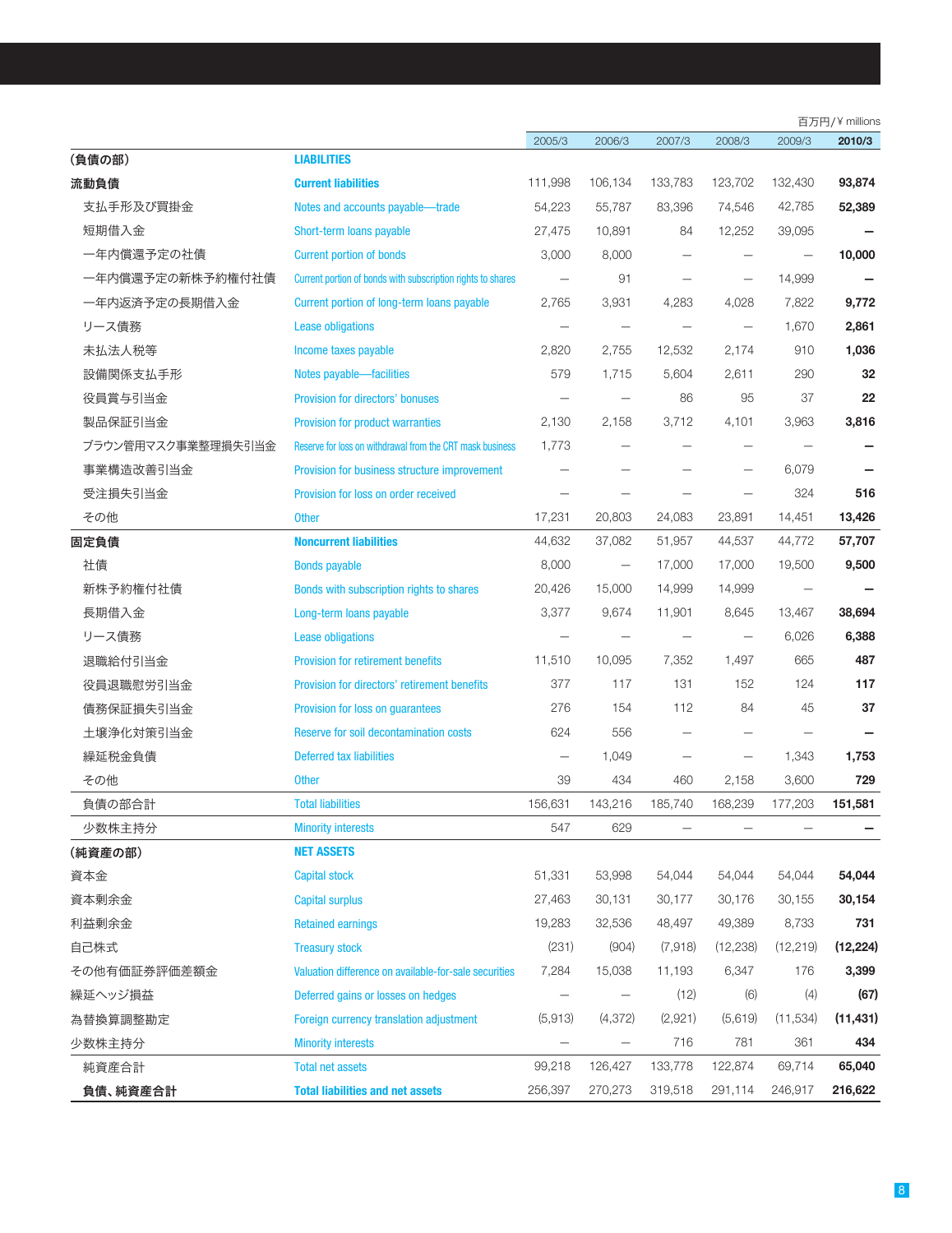|                 |                                                            |                |         |                          |         |           | 百万円/¥ millions |
|-----------------|------------------------------------------------------------|----------------|---------|--------------------------|---------|-----------|----------------|
|                 |                                                            | 2005/3         | 2006/3  | 2007/3                   | 2008/3  | 2009/3    | 2010/3         |
| 売上高             | <b>Net sales</b>                                           | 269,340        | 246,533 | 301,311                  | 279,816 | 219,049   | 164,128        |
| 電子工業用機器         | <b>Electronic Equipment and Components</b>                 | 212,967        | 187,039 | 236,521                  | 214,349 | 160,156   | 125,085        |
| 画像情報処理機器        | <b>Graphic Arts Equipment</b>                              | 55,089         | 58,080  | 62,467                   | 62,927  | 57,095    | 38,447         |
| その他             | <b>Other</b>                                               | 1,284          | 1,414   | 2,321                    | 2,538   | 1,797     | 595            |
| 売上原価            | <b>Cost of sales</b>                                       | 190,643        | 173,636 | 211,164                  | 208,268 | 169,391   | 137,826        |
| 割賦販売調整前売上総利益    | Gross profit before adjustment of installment sales        | 78,697         | 72,897  | 90.147                   | 71,547  |           |                |
| 割賦販売調整高         | Installment sales adjustments                              | $\overline{4}$ | 7       | 5                        | 2       |           |                |
| 売上総利益           | <b>Gross profit</b>                                        | 78,701         | 72,905  | 90,152                   | 71,550  | 49,657    | 26,302         |
| 販売費及び一般管理費      | Selling, general and administrative expenses               | 53,409         | 54,338  | 59,611                   | 56,922  | 54,167    | 40,348         |
| 営業利益(損失)        | <b>Operating income (loss)</b>                             | 25,291         | 18,567  | 30,541                   | 14,627  | (4,509)   | (14,046)       |
| 営業外収益           | <b>Non-operating income</b>                                | 1,696          | 1,850   | 2,435                    | 2,732   | 3,550     | 1,660          |
| 受取利息及び配当金       | Interest and dividends income                              | 420            | 723     | 862                      | 937     | 724       | 419            |
| 為替差益            | Foreign exchange gains                                     | 109            | 220     | $\overline{\phantom{0}}$ |         |           |                |
| その他             | <b>Other</b>                                               | 1,166          | 905     | 1,572                    | 1,795   | 2,825     | 1,241          |
| 営業外費用           | <b>Non-operating expenses</b>                              | 5,418          | 3,138   | 5,950                    | 9,819   | 10,784    | 4,873          |
| 支払利息及び債権売却損     | Interest expenses and loss on sales of accounts receivable | 821            | 637     | 680                      | 1,099   | 1,667     | 2,454          |
| 持分法による投資損失      | <b>Equity in losses of affiliates</b>                      | 444            | 718     | 1,495                    | 3,041   | 5,955     | 437            |
| 為替差損            | Foreign exchange losses                                    |                |         | 688                      | 1,930   | 1,248     | 357            |
| その他             | <b>Other</b>                                               | 4,151          | 1,782   | 3,086                    | 3,747   | 1,912     | 1,624          |
| 経常利益(損失)        | <b>Ordinary income (loss)</b>                              | 21,570         | 17,279  | 27,026                   | 7,540   | (11, 743) | (17, 258)      |
| 特別利益            | <b>Extraordinary income</b>                                | 85             | 3,983   | 3,389                    | 1,469   | 17        | 8,276          |
| 特別損失            | <b>Extraordinary expenses</b>                              | 9,125          | 93      | 267                      | 69      | 14,146    | 2,131          |
| 税金等調整前当期純利益(損失) | Income (loss) before income taxes                          | 12,530         | 21,169  | 30,147                   | 8,940   | (25, 873) | (11, 113)      |
| 法人税、住民税及び事業税    | Income taxes-current                                       | 3,087          | 3,447   | 12,990                   | 2,991   | 1,477     | 966            |
| 法人税等調整額         | Income taxes-deferred                                      | (3,917)        | 2,494   | (1,383)                  | 1,288   | 10,836    | (3,551)        |
| 少数株主利益(損失)      | Minority interests in income (loss)                        | (1,094)        | (8)     | 89                       | 82      | 3         | (526)          |
| 当期純利益(損失)       | <b>Net income (loss)</b>                                   | 14,454         | 15,236  | 18,451                   | 4,577   | (38, 190) | (8,002)        |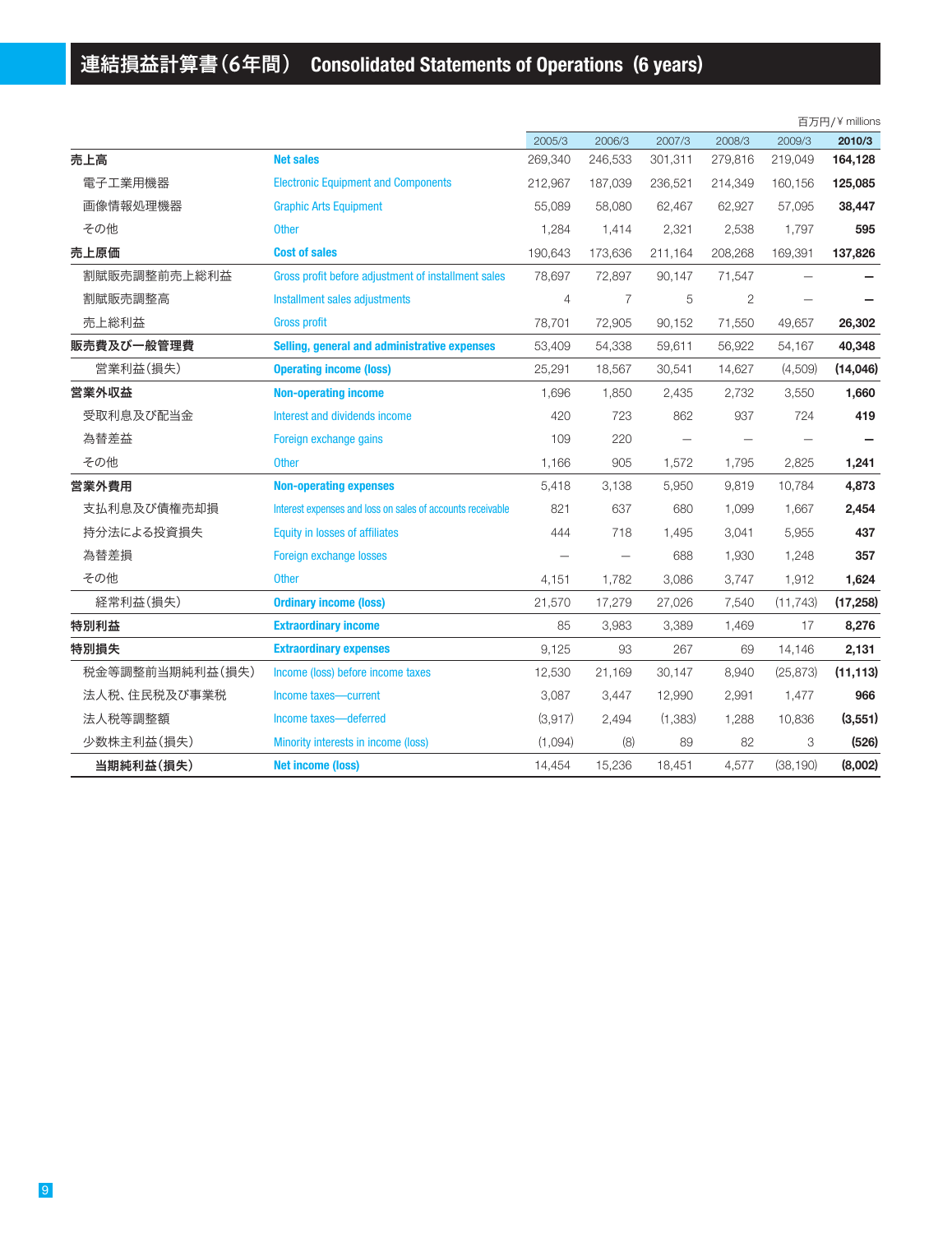|                                 |                                                                                                     |                                  |                          | 百万円/¥ millions |
|---------------------------------|-----------------------------------------------------------------------------------------------------|----------------------------------|--------------------------|----------------|
|                                 |                                                                                                     | 2008/3                           | 2009/3                   | 2010/3         |
| 営業活動によるキャッシュ・フロー                | <b>Cash flows from operating activities</b>                                                         |                                  |                          |                |
| 税金等調整前当期純利益(損失)                 | Income (loss) before income taxes                                                                   | 8,940                            | (25, 873)                | (11, 113)      |
| 減価償却費                           | <b>Depreciation and amortization</b>                                                                | 5,563                            | 8,413                    | 7,011          |
| 減損損失                            | <b>Impairment loss</b>                                                                              |                                  | 1,441                    | 779            |
| のれん償却額                          | Amortization of goodwill                                                                            | 994                              | 1,055                    |                |
| のれん一時償却額                        | One-time amortization of goodwill                                                                   | $\qquad \qquad -$                | 1,311                    |                |
| 持分法による投資損益(益)                   | Equity in (earnings) losses of affiliates                                                           | 3,041                            | 5,955                    | 437            |
| 負ののれん発生益                        | Gain on negative goodwill                                                                           |                                  |                          | (2, 471)       |
| 段階取得に係る差損益(益)                   | Loss (gain) on step acquisitions                                                                    |                                  |                          | (2,612)        |
| 投資有価証券評価損益(益)                   | Loss (gain) on valuation of investment securities                                                   | 61                               | 1,688                    | 46             |
| 固定資産除却損                         | Loss on retirement of noncurrent assets                                                             | 106                              | 83                       | 31             |
| 投資有価証券売却益                       | Gain on sales of investment securities                                                              | (33)                             | $\overline{\phantom{0}}$ | (2,761)        |
| 投資有価証券売却損                       | Loss on sales of investment securities                                                              | 7                                | $\overline{\phantom{0}}$ |                |
| 退職給付引当金の増減額(減少)                 | Increase (decrease) in provision for retirement benefits                                            | (1,763)                          | (629)                    | (179)          |
| 役員賞与引当金の増減額(減少)                 | Increase (decrease) in provision for directors' bonuses                                             | 9                                | (58)                     | (15)           |
|                                 |                                                                                                     |                                  |                          |                |
| 退職金制度変更益                        | Gain on revision of retirement benefit plan                                                         | (468)                            |                          |                |
| 製品保証引当金の増減額(減少)                 | Increase (decrease) in provision for product warranties                                             | 472                              | (63)                     | (280)          |
| 受注損失引当金の増減額(減少)                 | Increase (decrease) in provision for loss on order received                                         | $\overline{\phantom{0}}$         | 324                      | 191            |
| 事業構造改善費用                        | <b>Business structure improvement expenses</b>                                                      |                                  | 7,277                    | 1,305          |
| 受取利息及び受取配当金                     | Interest and dividends income                                                                       | (937)                            | (724)                    | (419)          |
| 支払利息                            | <b>Interest expense</b>                                                                             | 819                              | 1,490                    | 2,396          |
| 売上債権の増減額(増加)                    | (Increase) decrease in notes and accounts receivable-trade                                          | 11,317                           | 18,375                   | 14,067         |
| たな卸資産の増減額(増加)                   | (Increase) decrease in inventories                                                                  | 1,553                            | (1,843)                  | 22,953         |
| その他の流動資産の増減額(増加)                | (Increase) decrease in other current assets                                                         | 1,879                            | 635                      | (69)           |
| 仕入債務の増減額(減少)                    | Increase (decrease) in notes and accounts payable-trade                                             | (8,698)                          | (30, 417)                | 9,695          |
| 未払費用の増減額(減少)                    | Increase (decrease) in accrued expenses                                                             | 770                              | (1,829)                  | (95)           |
| その他の流動負債の増減額(減少)                | Increase (decrease) in other current liabilities                                                    | (1,670)                          | (6, 717)                 | (1,693)        |
| その他                             | <b>Other</b>                                                                                        | (285)                            | (321)                    | (883)          |
| 小計                              | <b>Subtotal</b>                                                                                     | 21,680                           | (20, 426)                | 36,320         |
| 利息及び配当金の受取額                     | Interest and dividends income received                                                              | 935                              | 739                      | 424            |
| 利息の支払額                          | Interest expenses paid                                                                              | (792)                            | (1,526)                  | (2, 415)       |
| 確定拠出年金制度への移行に伴う拠出額              | Contribution in connection with the shift to a defined contribution pension plan                    | (927)                            | (943)                    | (1,010)        |
| 事業構造改善費用の支払額                    | Payment for the business structure improvement expenses                                             |                                  | (259)                    | (6,736)        |
| 法人税等の支払額                        | Income taxes paid                                                                                   | (12,961)                         | (2, 177)                 | (1, 469)       |
| 営業活動によるキャッシュ・フロー                | Net cash provided by (used in) operating activities                                                 | 7,934                            | (24, 593)                | 25,113         |
| 投資活動によるキャッシュ・フロー                | <b>Cash flows from investing activities</b>                                                         |                                  |                          |                |
| 定期預金の増減額(増加)                    | (Increase) decrease in time deposits                                                                | (847)                            | 179                      | (513)          |
| 有形固定資産の取得による支出                  | Purchase of property, plant and equipment                                                           | (14, 644)                        | (4,934)                  | (1,002)        |
| 有形固定資産の売却による収入                  | Proceeds from sales of property, plant and equipment                                                | 179                              | 75                       | 1,983          |
| 投資有価証券の取得による支出                  | <b>Purchase of investment securities</b>                                                            | (1,237)                          | (213)                    | (13)           |
| 投資有価証券の売却による収入                  | Proceeds from sales of investment securities                                                        | 545                              | $\qquad \qquad -$        | 4,213          |
| 子会社株式の取得による支出                   | Purchase of investments in subsidiaries                                                             |                                  | (300)                    |                |
| 連結の範囲の変更を伴う子会社株式の取得による支出        | Purchase of investments in subsidiaries resulting in changes in scope of consolidation              |                                  |                          |                |
|                                 |                                                                                                     | (30)                             | (1,276)                  |                |
| 連結の範囲の変更を伴う子会社株式の取得による収入        | Proceeds from purchase of investments in subsidiaries resulting in change in scope of consolidation | —                                |                          | 2,615          |
| 連結の範囲の変更を伴う子会社株式の売却による支出        | Payments for sales of investments in subsidiaries resulting in change in scope of consolidation     |                                  | $\overline{\phantom{0}}$ | (5)            |
| その他                             | <b>Other</b>                                                                                        | (474)                            | (451)                    | (392)          |
| 投資活動によるキャッシュ・フロー                | Net cash used in investing activities<br><b>Cash flows from financing activities</b>                | (16,509)                         | (6,920)                  | 6,885          |
| 財務活動によるキャッシュ・フロー                |                                                                                                     |                                  |                          |                |
| 短期借入金の純増減額(減少)                  | Net increase (decrease) in short-term loans payable                                                 | 12,194                           | 27,294                   | (38, 587)      |
| 長期借入れによる収入                      | Proceeds from long-term loans payable                                                               | 900                              | 15,000                   | 55,000         |
| 長期借入金の返済による支出                   | Repayment of long-term loans payable                                                                | (4, 411)                         | (6, 374)                 | (27, 822)      |
| セール・アンド・リースバック(ファイナンス・リース)による収入 | Proceeds from sale and lease-back transaction (finance lease)                                       |                                  | $\overline{\phantom{m}}$ | 1,626          |
| ファイナンス・リース債務の返済による支出            | <b>Repayments of finance lease obligations</b>                                                      |                                  | (1,916)                  | (2, 331)       |
| 自己株式の増減額(増加)                    | (Increase) decrease in treasury stock                                                               | (4,321)                          | (1)                      | (5)            |
| 社債の発行による収入                      | Proceeds from issuance of bonds                                                                     |                                  | 2,451                    |                |
| 配当金の支払額                         | Cash dividends paid                                                                                 | (3,681)                          | (2, 374)                 |                |
| 新株予約権付社債の償還による支出                | Redemption of bonds with subscription rights to shares                                              | $\overbrace{\phantom{12322111}}$ | $\qquad \qquad -$        | (14,999)       |
| 少数株主への配当金の支払額                   | Cash dividends paid to minority shareholders                                                        | (11)                             | (7)                      | (3)            |
| 財務活動によるキャッシュ・フロー                | Net cash provided by (used in) financing activities                                                 | 669                              | 34,071                   | (27, 123)      |
| 現金及び現金同等物に係る換算差額                | Effect of exchange rate change on cash and cash equivalents                                         | (1, 103)                         | (2,335)                  | (80)           |
| 現金及び現金同等物の増減額(減少)               | Net increase (decrease) in cash and cash equivalents                                                | (9,010)                          | 222                      | 4,793          |
| 現金及び現金同等物の期首残高                  | Cash and cash equivalents at beginning of year                                                      | 33,990                           | 24,980                   | 25,111         |
| 連結の範囲の変更に伴う現金及び現金同等物の増減額(減少)    | Increase (decrease) in cash and cash equivalents resulting from change of scope of consolidation    |                                  | (91)                     |                |
| 現金及び現金同等物の期末残高                  | Cash and cash equivalents at end of year                                                            | 24,980                           | 25,111                   | 29,904         |
|                                 |                                                                                                     |                                  |                          |                |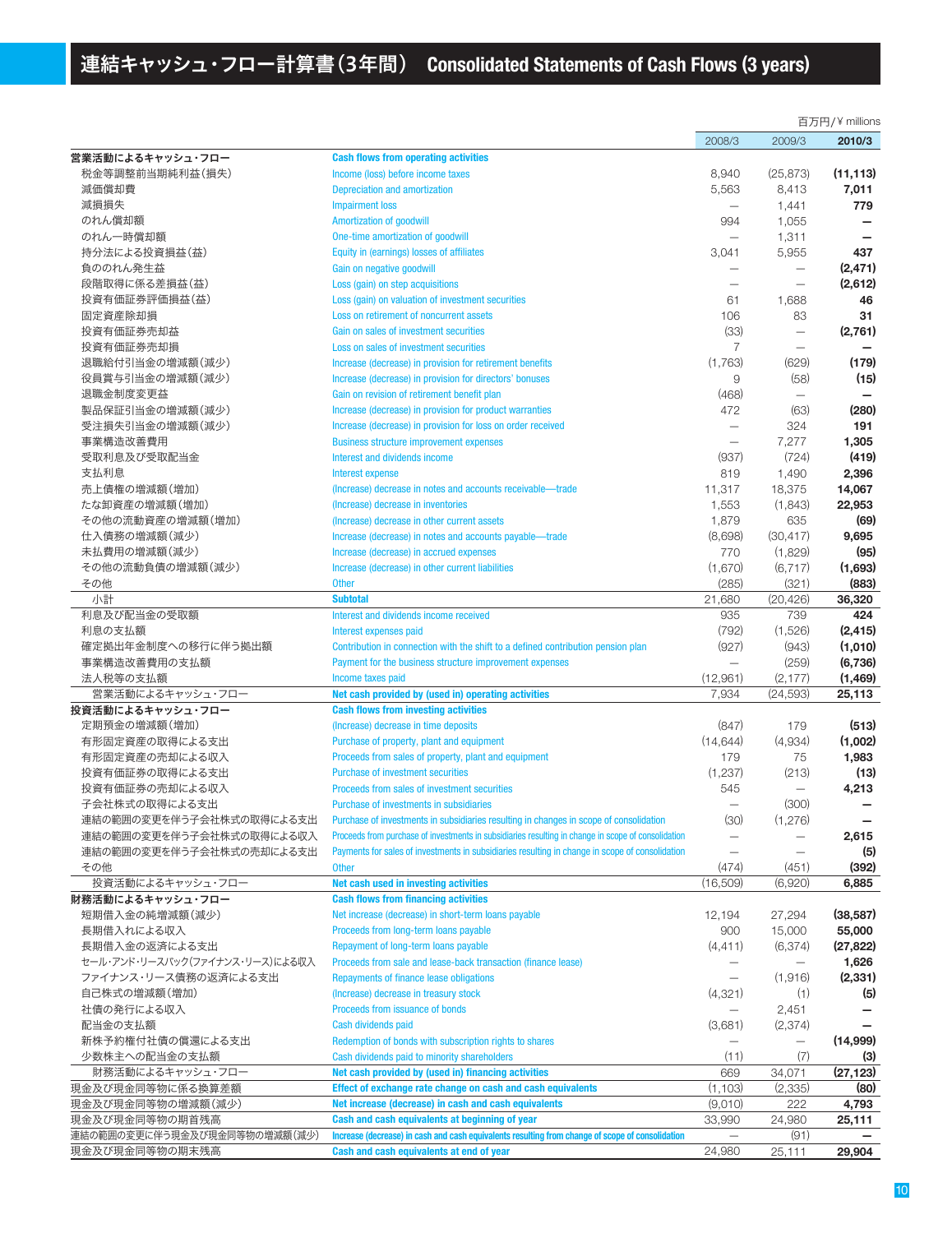

#### 1株当たり当期純利益&PER

1株当たりキャッシュ・フロー&PCFR





1株当たり純資産額&PBR

**Net assets per share & Price to book value ratio**



**EBITDA & EV/EBITDA** 償却前営業利益&EBITDA倍率



| 円、償却前営業利益を除く/¥except for EBITDA          |        |        |        |          |          |
|------------------------------------------|--------|--------|--------|----------|----------|
|                                          | 2006/3 | 2007/3 | 2008/3 | 2009/3   | 2010/3   |
| Net income per share                     | 60.66  | 74.05  | 18.81  | (160.86) | (33.71)  |
| Price to earnings ratio [times]          | 20.56  | 12.03  | 22.27  | (1.03)   | (12.96)  |
| Net assets per share                     | 500.44 | 542.13 | 514.26 | 292.12   | 272.15   |
| Price to book value ratio [times ]       | 2.49   | 1.64   | 0.81   | 0.57     | 1.61     |
| Cash flow per share                      | 76.26  | 90.56  | 41.67  | (125.42) | (4.17)   |
| Price to cash flow ratio [times]         | 16.35  | 9.84   | 10.05  | (1.32)   | (104.70) |
| <b>EBITDA [¥ million]</b>                | 22,390 | 34.654 | 20,191 | 3.903    | (7,034)  |
| <b>EV/EBITDA [times]</b>                 | 15.00  | 6.70   | 6.50   | 30.00    | (21.54)  |
| Cash dividends per share (consolidated)  | 10.00  | 15.00  | 10.00  |          |          |
| Dividend payout ratio [%] (consolidated) | 16.49  | 20.26  | 53.16  |          |          |
| Dividends on equity [%] (consolidated)   | 2.20   | 2.89   | 1.91   |          |          |
|                                          |        |        |        |          |          |

○ 1株当たり当期純利益=当期純利益÷期中平均発行済株式総数

○ PER=期末株価÷1株当たり当期純利益[倍]

○ 1株当たり純資産額=期末自己資本÷期末発行済株式総数

○ PBR=期末株価÷1株当たり純資産額[倍]

○ 1株当たりキャッシュ・フロー=(当期純利益+減価償却費)÷期中平均発行済株式総数

○ PCFR=期末株価÷1株当たりキャッシュ・フロー[倍]

○ 償却前営業利益=営業利益+減価償却費

○ EBITDA倍率=EV÷償却前営業利益

※EV(企業価値)=株式時価総額+有利子負債残高+少数株主持分-現金預金-有価証券

○ 配当性向(連結)=1株当たり配当金÷1株当たり当期純利益×100[%]

○ 純資産配当率(連結)=1株当たり配当金÷期中平均1株当たり連結純資産×100[%]

 $\bigcirc$  Net income per share  $=$  Net income / Average number of shares outstanding in each fiscal period

○ PER = Stock price at fiscal year-end / Net income per share [times]

 $\bigcirc$  Book value per share = Equity / Number of shares outstanding at fiscal year-end

○ PBR = Stock price at fiscal year-end / Book value per share [times]

- $\circlearrowright$  Cash flow per share = (Net income + Depreciation and amortization) / Average number of shares outstanding in each fiscal period
- $\bigcirc$  PCFR = Stock price at fiscal year-end / Cash flow per share [times]
- $\bigcirc$  EBITDA = EV / (Operating income + Depreciation and amortization)
- \* Enterprise value (EV) = (Market value + Interest-bearing debt + Minority shareholders' equity cash and deposits – Marketable securities)

 $\circlearrowright$  Dividend payout ratio (Consolidated) = Cash dividends per share / Net income per share  $\times$  100 [%]

○ Dividend on net assets (Consolidated) = Cash dividends per share / Period average consolidated net assets per share × 100 [%]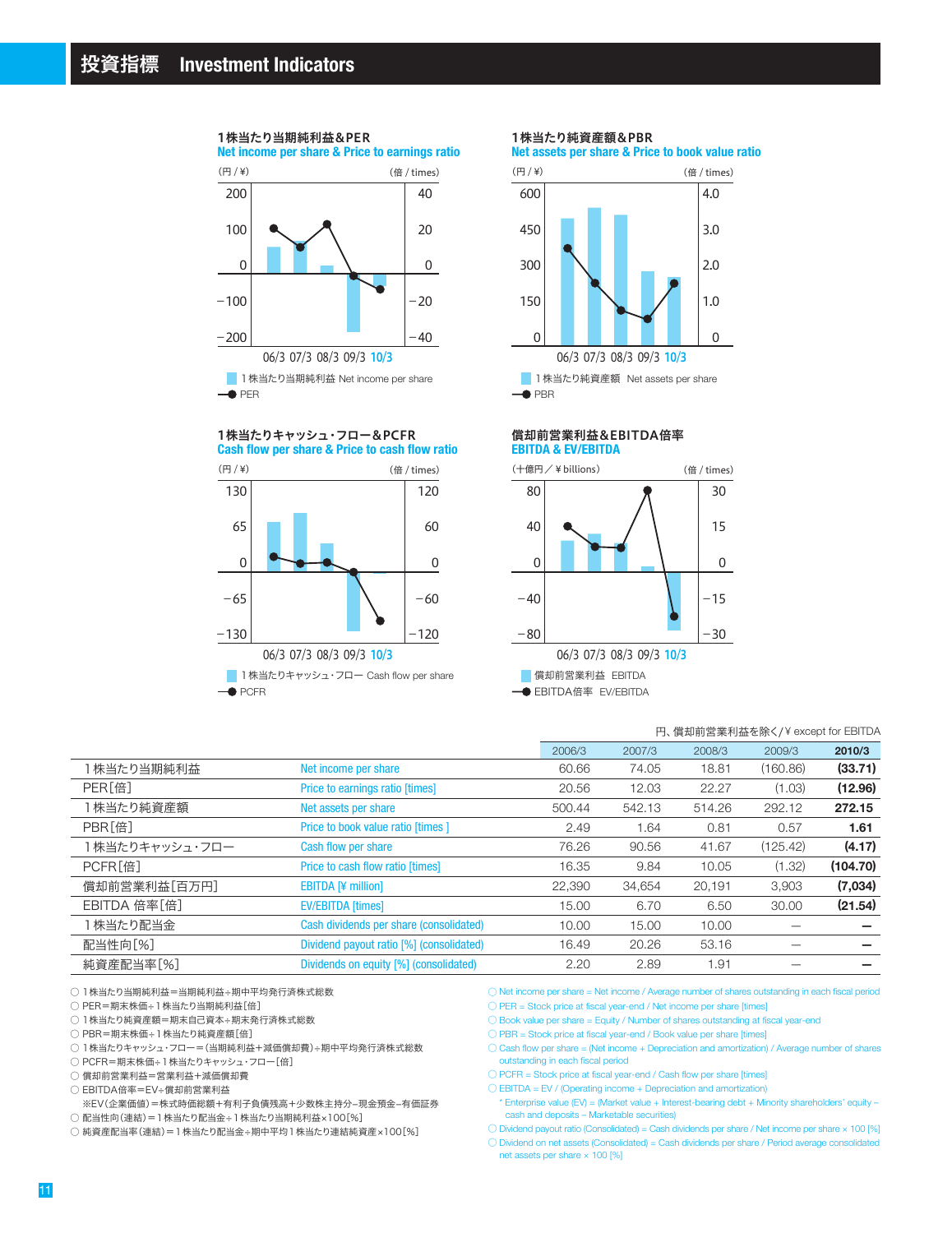| 発行可能株式総数<br>Authorized number of shares<br>900,000,000株 | 株式所有者別分布状況<br><b>Breakdown by type of shareholder</b><br>証券会社                                      | 自己名義株式<br><b>Treasury stock</b><br>6.52%                                                              |
|---------------------------------------------------------|----------------------------------------------------------------------------------------------------|-------------------------------------------------------------------------------------------------------|
| 発行済株式総数<br>Number of shares issued<br>253,974,333株      | <b>Securities companies</b><br>1.93%<br>外国人<br>Non-Japanese companies<br>and individuals<br>18.32% | 個人・その他<br>Individuals and others<br>25.48%<br>政府·地方公共団体<br>Government and<br>prefecture organizations |
| 株主総数<br>Number of shareholders<br>18,791名               | その他国内法人<br><b>Other Japanese companies</b><br>11.33%                                               | 0.00%<br>金融機関<br><b>Financial institutions</b><br>36.38%                                              |

| 大株主 | <b>Major Shareholders</b> |  |
|-----|---------------------------|--|
|-----|---------------------------|--|

ı

| 株式名                        | <b>Name</b>                                                                | 所有株式数(千株)<br>Number of shares<br>(thousands) | 発行済株式総数に対する<br>所有株式数の割合(%)<br>Percentage of<br>total shares (%) |
|----------------------------|----------------------------------------------------------------------------|----------------------------------------------|-----------------------------------------------------------------|
| 日本トラスティ・サービス信託銀行株式会社(信託口)  | Japan Trustee Services Bank, Ltd. (Accounting in trust)                    | 15,569                                       | 6.13                                                            |
| 日本マスタートラスト信託銀行株式会社(信託口)    | The Master Trust Bank of Japan, Ltd. (Accounting in trust)                 | 14.771                                       | 5.81                                                            |
| 日本生命保険相互会社                 | Nippon Life Insurance Company                                              | 11.300                                       | 4.44                                                            |
| ジェーピー モルガン チェース バンク 385078 | JP Morgan Chase Bank 385078                                                | 6.996                                        | 2.75                                                            |
| 株式会社京都銀行                   | The Bank of Kyoto, Ltd.                                                    | 6.730                                        | 2.65                                                            |
| 株式会社りそな銀行                  | Resona Bank, Limited                                                       | 4.562                                        | 1.79                                                            |
| 大日本スクリーン取引先持株会シンクロナイズ      | Dainippon Screen's Business Partners Shareholders' Association Synchronize | 4.363                                        | 1.71                                                            |
| 株式会社滋賀銀行                   | The Shiga Bank, Ltd.                                                       | 4.241                                        | 1.67                                                            |
| 大日本スクリーン製造従業員持株会           | Dainippon Screen's Employees Shareholders' Association                     | 3.844                                        | 1.51                                                            |
| 株式会社三菱東京UFJ銀行              | The Bank of Tokyo-Mitsubishi UFJ, Ltd.                                     | 3,823                                        | 1.50                                                            |
|                            |                                                                            |                                              |                                                                 |

※当社は自己株式16,578,859(6.52%)を保有していますが、上記大株主からは除いています。

\*While Dainippon Screen Mfg. Co.,Ltd. holds 16,578,859 shares in treasury stock, this is not included in the above list of major shareholders.



■大日本スクリーンの株式出来高 Dainippon Screen stock turnover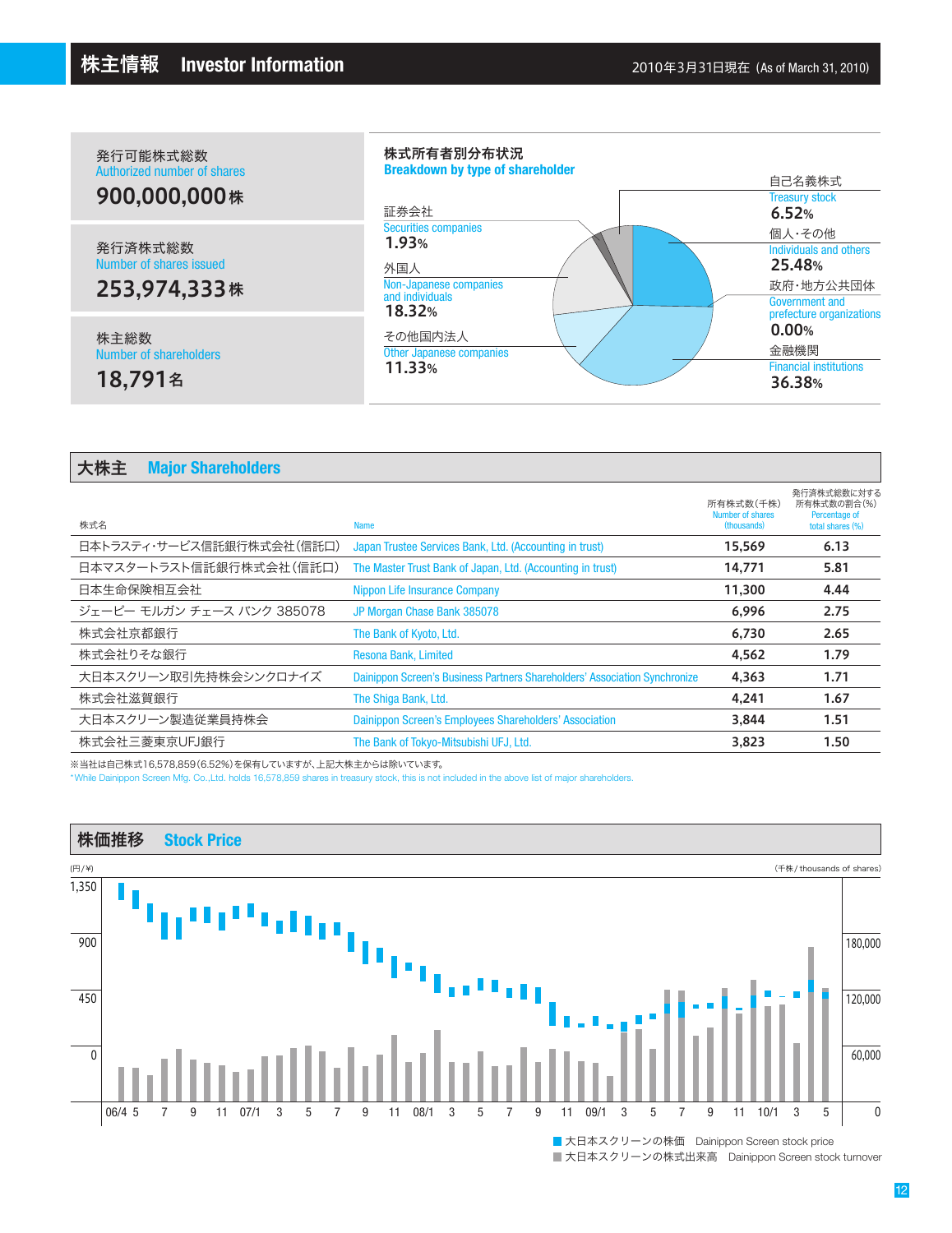# 半導体製造装置 **Semiconductor Production Equipment (SPE)**

#### 市場規模の推移 Development of the Related Market



\*バッチ式ウエハー洗浄装置 Batch-type cleaning equipment

枚葉式スプレー洗浄装置 Single wafer processors



2009年世界市場シェア 2009 Global Market Share

データ出典 /Source: Gartner, "Market Share: Semiconductor Etch and Clean Process Equipment, Worldwide, 2009" 19 April 2010 暦年表示 /Calendar years

データ出典 /Source: Gartner, "Market Share: Semiconductor Etch and Clean Process

Equipment, Worldwide, 2009", 19 April 2010

暦年表示 /Calendar years





ここに述べられたガートナーのレポート(以下「ガートナーのレポート」)は、ガートナーのシンジケート購読サービスの一部として顧客向けに発行されたデータ、リサーチ・オピニオンもしくは視点を表したものであり、事実を表現した ものではありません。ガートナーの各レポートは、レポート発行時点における見解であり、本企業レポート発行時点のものではありません。またガートナーのレポートで述べられた意見は、事前の予告なしに変更されることがあります。

The Gartner Report (s) described herein, (the "Gartner Report (s)") represent (s) data, research opinion or viewpoints published, as part of a syndicated subscription service, by Gartner, Inc. ("Gartner"), and are not repr Each Gartner Report speaks as of its original publication date (and not as of the date of this report) and the opinions expressed in the Gartner Report (s) are subject to change without notice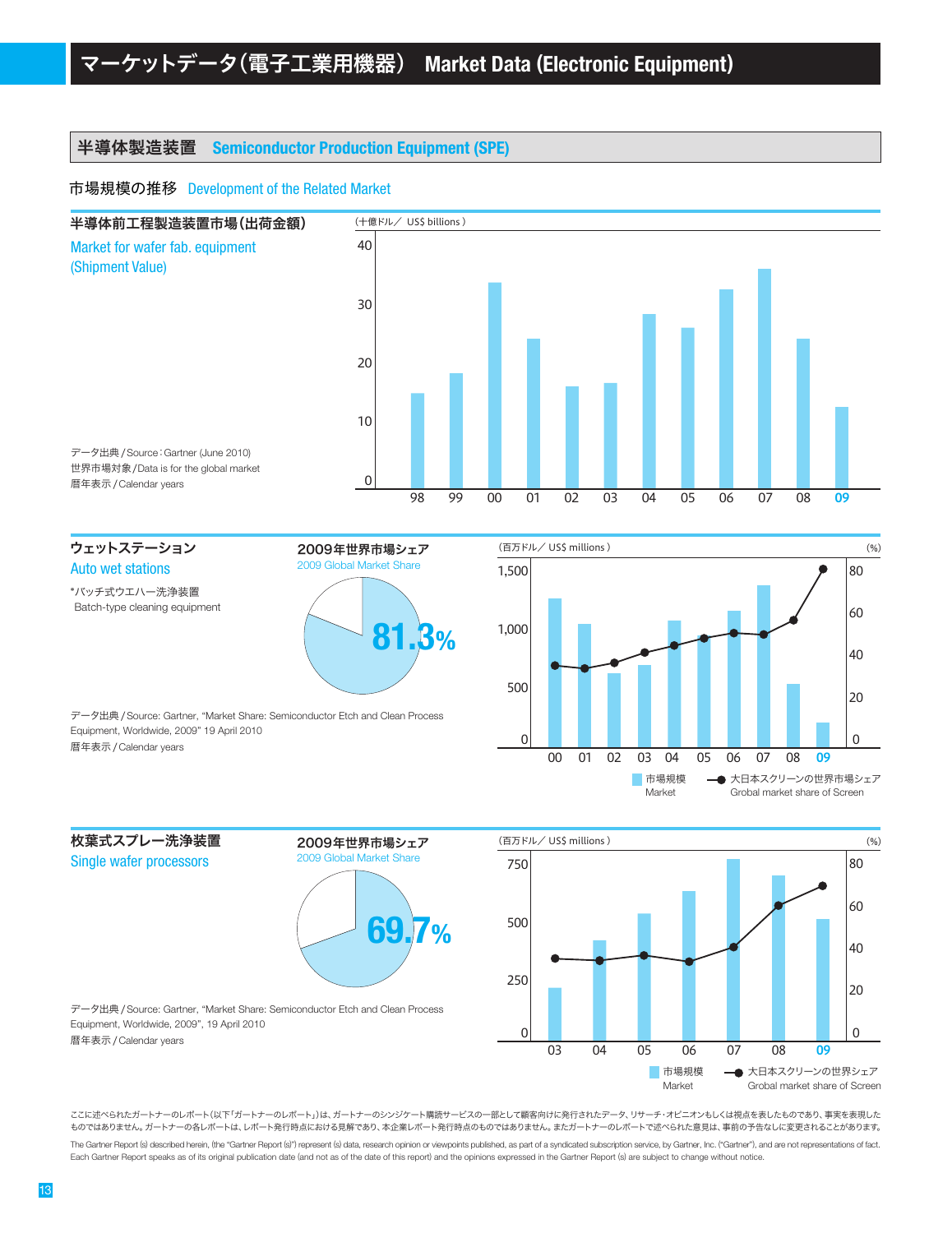# LCD 製造装置 **LCD Production Equipment**

#### 市場規模の推移 Development of the Related Market



# マーケットデータ(画像情報処理機器) **Market Data (Graphic Arts Equipment)**

# グラフィックアーツ機器 **Graphic Arts Equipment**

## CTP装置(プレート出力機)\*

#### Plate recorders

\* プレート出力機:印刷データをプレート(版)に出力する装置。 Plate recorders: Equipment used to expose printing data to the printing plate.

データ出典:当社推定 /Source: Dainippon Screen 暦年表示 OEM 含む/Calendar years including OEM \* 台数ベース/Unit base



2009年国内市場シェア 2009 Global Market Share